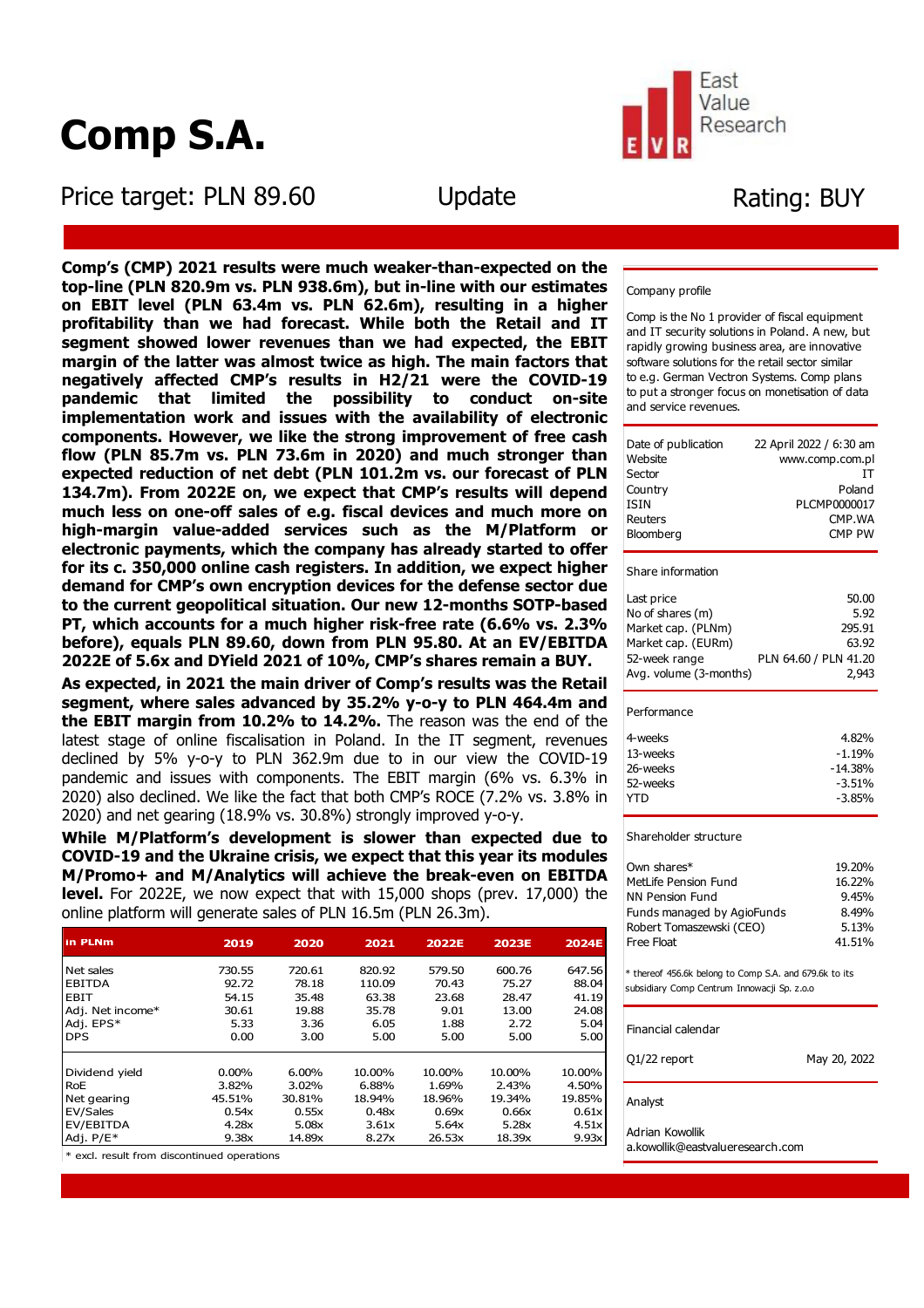### **2021 results**

### **Revenues and Profitability**

In 2021, Comp's revenues reached PLN 820.9m, which corresponds to a 13.9% growth y-o-y. However, they came in 12.5% below our estimate as we had overestimated both the performance of the Retail (incl. M/Platform) and IT segment. The main factors, which impacted Comp's sales last year, were the end of the latest stage of online fiscalisation in July that positively impacted Retail sales as well as the COVID-19 pandemic, which led to delays with on-site implementations and the delivery of electronic components in the IT segment.

In Jan-Dec 2021, Polish clients accounted for 94.7% of Comp's total revenues vs. 95% in the previous year. The two best-performing subsidiaries were ZUK Elzab S.A. (Sales: +36.9% y-o-y, EBIT margin: 9.9% vs. 6.1% in 2020), which produces fiscal devices, and Comp Centrum Innowacji sp. z.o.o (Sales: +49.4% y-o-y, EBIT margin: -69.4% vs. -87.7%), which co-develops the M/Platform.

| in PLNm              | 2021   | 2020    |
|----------------------|--------|---------|
| Segment Retail*      | 464.35 | 343.58  |
| Share in total sales | 56.6%  | 47.7%   |
| <b>EBIT</b> margin   | 14.2%  | 10.2%   |
| <b>Segment IT</b>    | 362.93 | 381.94  |
| Share in total sales | 44.2%  | 53.0%   |
| <b>EBIT</b> margin   | 6.0%   | 6.3%    |
| <b>Others</b>        | -6.36  | $-4.91$ |
| Share in total sales | -0.8%  | $-0.7%$ |
| EBIT margin          | 382.9% | 488.5%  |
| <b>Total sales</b>   | 820.92 | 720.61  |

 $*$  incl. c. PLN 12m of revenues of M/Platform in 2021

Source: Company information, East Value Research GmbH

| in PLNm                                         | 2021   | <b>2021E</b> | 2020   | 2021 vs.<br><b>2021E</b> | 2021 vs.<br>2020 |
|-------------------------------------------------|--------|--------------|--------|--------------------------|------------------|
| <b>Net sales</b>                                | 820.92 | 938.63       | 720.61 | $-12.5%$                 | 13.9%            |
| <b>EBITDA</b>                                   | 110.09 | 110.39       | 78.18  | $-0.3%$                  | 40.8%            |
| EBITDA margin                                   | 13.4%  | 11.8%        | 10.8%  |                          |                  |
| <b>EBIT</b>                                     | 63.38  | 62.55        | 35.48  | 1.3%                     | 78.6%            |
| <b>EBIT</b> margin                              | 7.7%   | 6.7%         | 4.9%   |                          |                  |
| Net income (after min. but excl. disc. operat.) | 35.78  | 44.16        | 19.88  | $-19.0\%$                | 80.0%            |
| Net margin                                      | 4.4%   | 4.7%         | 2.8%   |                          |                  |
| Net income (after min. & disc. operat.)         | 35.98  | 44.57        | 15.22  | $-19.3%$                 | 136.4%           |
| Net margin                                      | 4.4%   | 4.7%         | 2.1%   |                          |                  |

Source: Company information, East Value Research GmbH

|                                             |                           |                 | 2021            |                   |
|---------------------------------------------|---------------------------|-----------------|-----------------|-------------------|
| <b>Name of the subsidiary</b>               | <b>Comp Group's stake</b> | <b>Revenues</b> | <b>EBIT</b>     | <b>Net income</b> |
| Comp S.A. (holding company)                 | 100.0%                    | PLN 487.5m      | PLN 43.8m       | PLN 35.7m         |
| Enigma Systemy Ochrony Informacji Sp. z.o.o | 100.0%                    | PLN 160.1m      | PLN 19.4m       | PLN 10.5m         |
| ZUK Elzab S.A.                              | 78.4%                     | PLN 163.9m      | PLN 16.3m       | <b>PLN 285k</b>   |
| Insoft Sp. z.o.o                            | 52.0%                     | <b>PLN 7.4m</b> | <b>PLN 1.7m</b> | <b>PLN 1.8m</b>   |
| Comp Centrum Innowacji Sp. z.o.o            | 50.1%                     | PLN 24.2m       | PLN -16.8m      | PLN -21.1m        |
| Polski System Korzysci Sp. z.o.o            | 100.0%                    | <b>PLN 178k</b> | PLN -1.2m       | PLN -1.1m         |

Source: Company information, East Value Research GmbH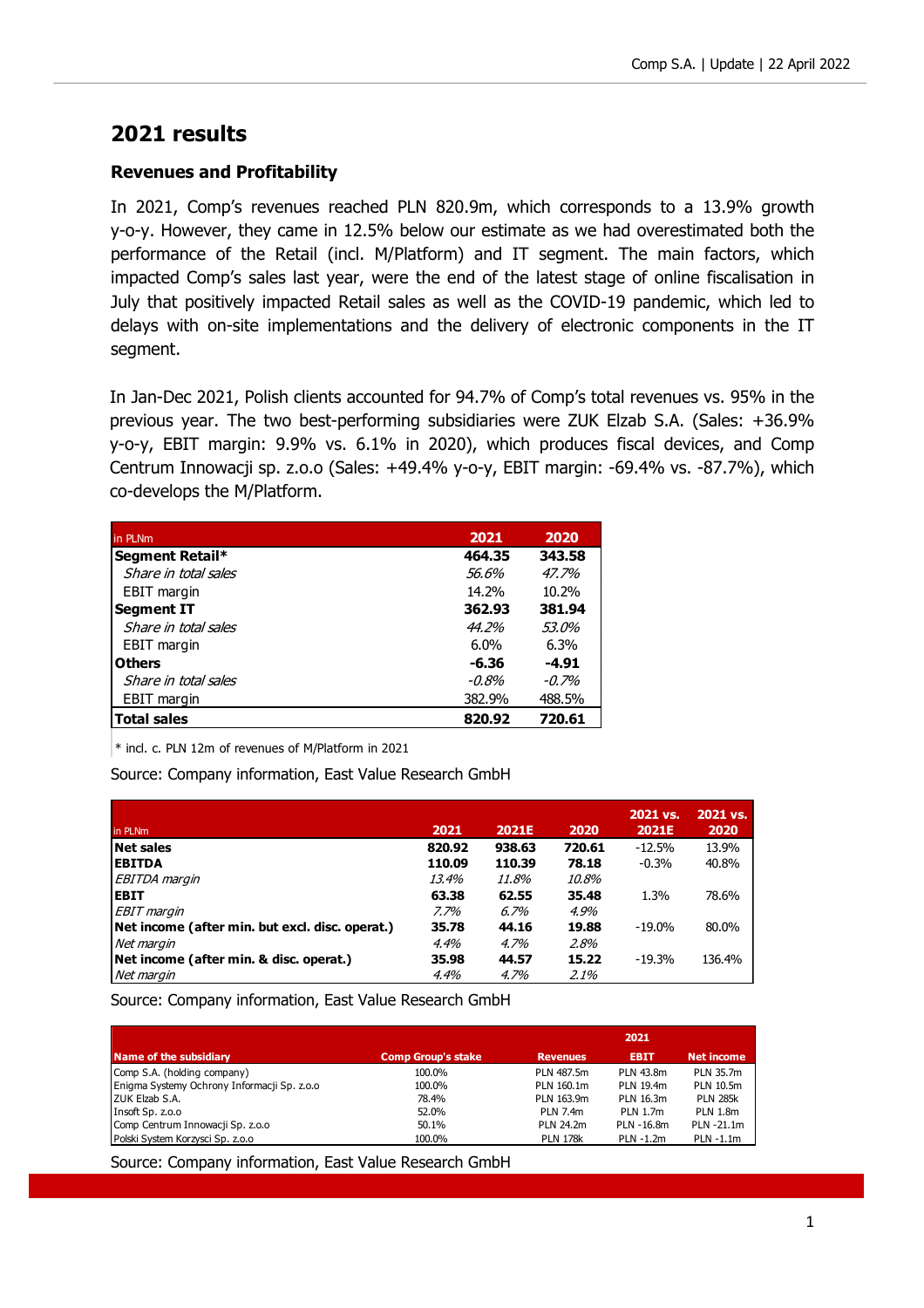Due to the significant improvement of profitability of the Retail segment in 2021 Comp was able to increase its EBIT by 78.6% y-o-y to PLN 63.4m. As we had forecast a much lower EBIT margin in the IT segment (3.2% vs. actual figure of 6%), our estimate of PLN 62.6m was lower.

In 2021, the Group's gross margin equalled 35% compared to 33.5% in the previous year. At the end of December 2021, the company had 1,196 full-time employees (30/09/2021: 1,217, 31/12/2020: 1,207) on average, which resulted from lay-offs at Elzab after the end of the latest stage of online fiscalisation.

Net income after minorities and discontinued operations (PLN 36m vs. PLN 19.9m in 2020) remained below our estimate of PLN 44.6m due to 1) a much higher effective tax rate of 29.3% vs. our estimate of 19% and 2) minorities of PLN 1m (we expected PLN 20k).

#### **Balance sheet and Cash flow**

At the end of December 2021, Comp had equity (excl. minority interests) of PLN 534.6m, or 56.1% of the balance sheet total. As of 31/12/2021, fixed and intangible assets (excl. goodwill) equalled PLN 72.6m (2020: PLN 70.8m) and PLN 208.4m (PLN 200.9m) respectively. Based on our calculation, working capital was worth PLN 79.6m (PLN 108.1m) and much lower y-o-y due to the end of the latest stage of online fiscalisation in Poland in mid-2021. Interest-bearing debt (bank loans, leasing, bonds) amounted to PLN 144m (thereof: 83% short term) and was much lower compared to 2020 (PLN 206.8m, 84.5% short term).

Between January and December 2021, Comp generated an operating cash flow of PLN 119.4m compared to PLN 105.4m in 2020 and our estimate of PLN 78.2m. The main reason was a significantly higher EBIT y-o-y. Cash flow from investing equalled PLN -33.7m (2020: PLN -31.8m), while cash flow from financing amounted to PLN -95.1m (PLN -80.1m) because in-line with its strategy the company used the cash from sales of fiscal equipment to pay out a dividend and repay a significant chunk of interest-bearing debt. Between January and December 2021, Comp's cash position declined by PLN 9.4m to PLN 37.2m.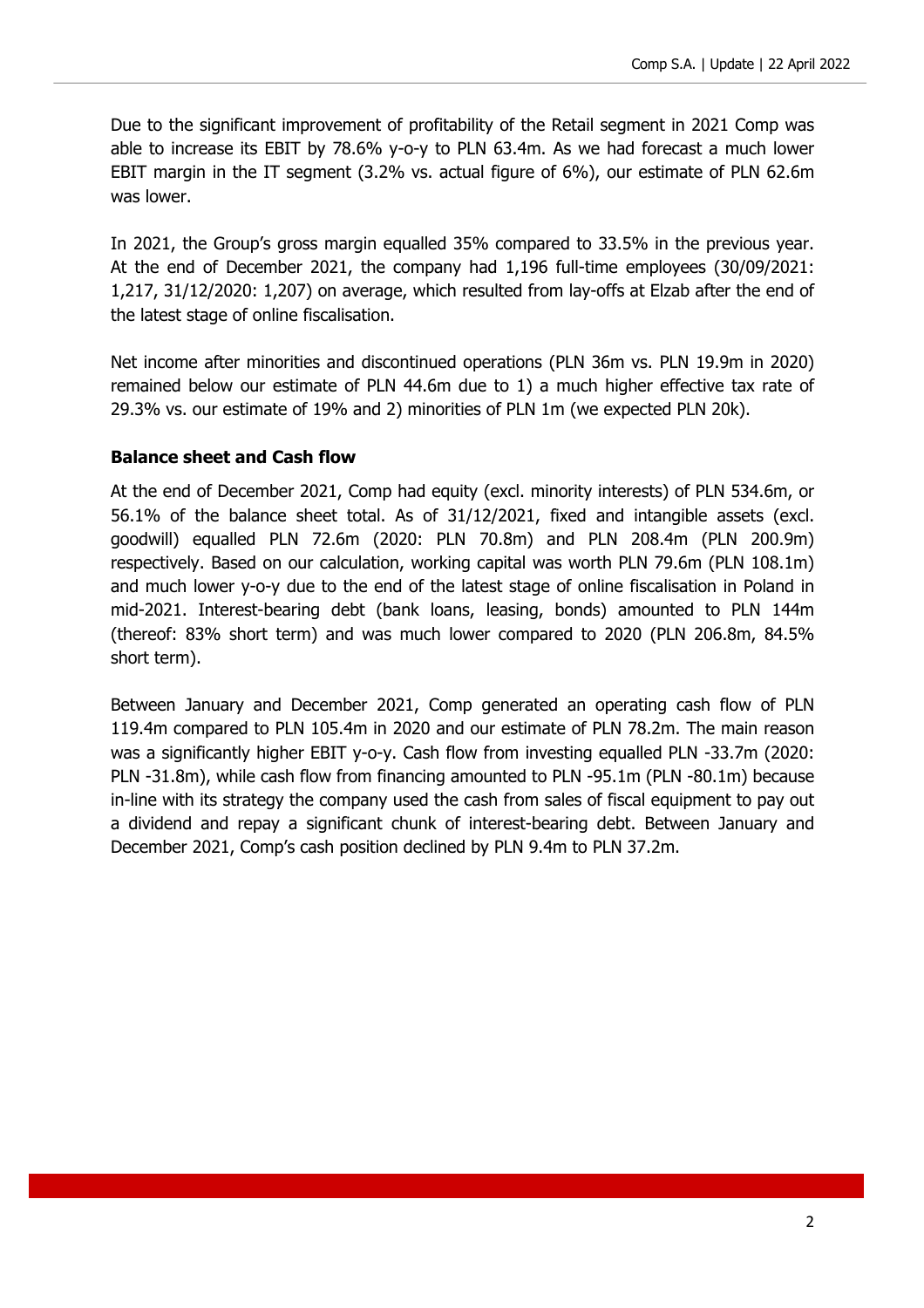### **Financial forecasts**

### **Revenues and Profitability**

Comp's 2021 results exceeded our expectations when it comes to profitability but were below our forecasts on top-line and net income level. Due to the COVID-19 pandemic and the Ukraine conflict the roll-out of the M/Platform has been going at a slower pace than we had thought. Regarding fiscal devices, we believe that in 2022E the respective sales will be significantly below last year because as of today in Poland only car washes will have to exchange their old cash registers and it is still unclear when the online fiscalisation in Kenia will start. Despite the fact that all COVID-19 restrictions have recently been removed in Poland, the availability of electronic components should remain an issue in Comp's IT segment.

Because of the above and model adjustments after a recent video call with management, we have lowered our estimates for 2022E and beyond. Our new forecasts for this year are PLN 579.5m (previously: PLN 795.4m) for sales, PLN 23.7m (PLN 46.4m) for EBIT and PLN 9m (PLN 31.5m) for net income. In the long run, we expect a sales CAGR of 0.5% and a target EBIT margin of 9.7% (2021: 7.7%), whereby we believe that the high-margin M/Platform will be the by far strongest growth driver. We expect more information on Comp's new proprietary products and services in the strategy for 2022E-2025E, which is supposed to be released in mid-2022E.

Below are our detailed estimates for Comp's business segments:

Retail segment (excl. M/Platform): According to Comp, there are currently c. 750,000 online fiscal devices (out of a total number of cash registers of c. 2.2m), thereof c. 350,000 of the company. In the coming years, c. 1.4m registers could additionally be replaced in Poland. In addition, we believe that Comp sells several thousand fiscal devices in Hungary each year and there is also a chance that the company will participate in the online fiscalisation in Kenia (total market: c. 500,000 fiscal registers), which could start as soon as this year. However, after discussions with management we have decided to lower the average sale price of a fiscal device at CMP from PLN 1,800 to PLN 1,300.

Due to the high base in 2021 and model adjustments we expect 56.3% lower sales in 2022E of PLN 203m (previously: PLN 308.4m) and an EBIT margin of 12.5% (14.3%). As we do not have visibility when it comes to sales of value-added services such as online payments, we have decided not to include them in our forecasts.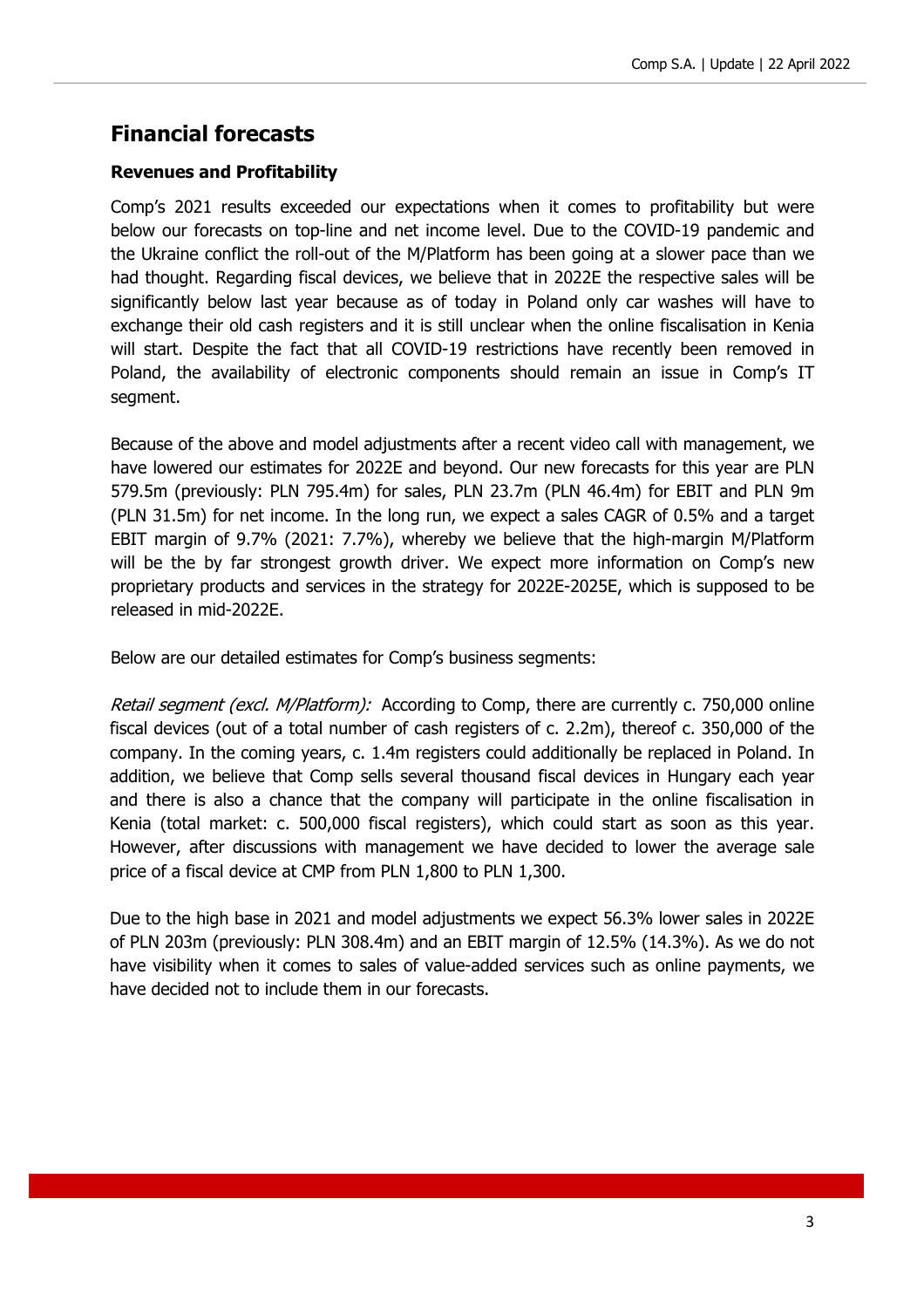M/Platform: M/Platform is Comp's new digital services platform powered by modular cloudbased data mining software integrated directly with fiscal devices (online cash registers), which was developed together with strategic partner Heineken. It connects traditional retailers with FMCG producers and helps them to better manage working capital, promotions and loyalty programs and thus to increase profitability. So far, Comp has already acquired >12,000 shops (c. PLN 20bn of yearly sales) from all regions and all types of municipalities as well as c. 20 FMCG producers as clients e.g. Unilever, Nestle, PepsiCo, Danone Waters, Imperial Tobacco.

While M/Promo+ and M/Analytics are already online, Comp is adding new modules to the online platform e.g. M/Store (with Unilever as partner) and M/Loyalty. Currently, the potential market in Poland is estimated by Comp at >37,000 shops, where the company's fiscal devices are used.

Due to much slower roll-out in 2021 than expected we have lowered our estimates for M/Platform again. For 2022E, we now forecast 15,000 shops (previously: 17,000) on the platform, a transaction volume of PLN 1.1bn (PLN 1.75bn), revenues of PLN 16.5m (PLN 26.3m) and an EBIT margin of -4% (0.1%). In the long run, as more modules are added to the platform and more online fiscal registers connected, we estimate the sales CAGR at 40.4% (previously: 54%) and a target operating margin of c. 25% (c. 25%).

IT seament: Although there should be strong demand for IT security and encryption solutions due to the current geopolitical situation, we believe that Comp will have to cope with delays related to delivery of electronic components in the coming quarters.

Our updated forecasts for 2022E are PLN 366.6m (previously: PLN 463.9m) for sales and an EBIT margin of 6% (5%). In the long run, we estimate the sales CAGR at 1% and expect a target EBIT margin of c. 5.5%.

We believe that in the coming years Comp will try to stabilize results of its IT segment through more services, proprietary products and repeatable contracts. While the share of the segment's recurring revenues, which we currently estimate at 20-30%, should remain constant, we expect that the share of proprietary products (our estimate: c. 25%) will further increase.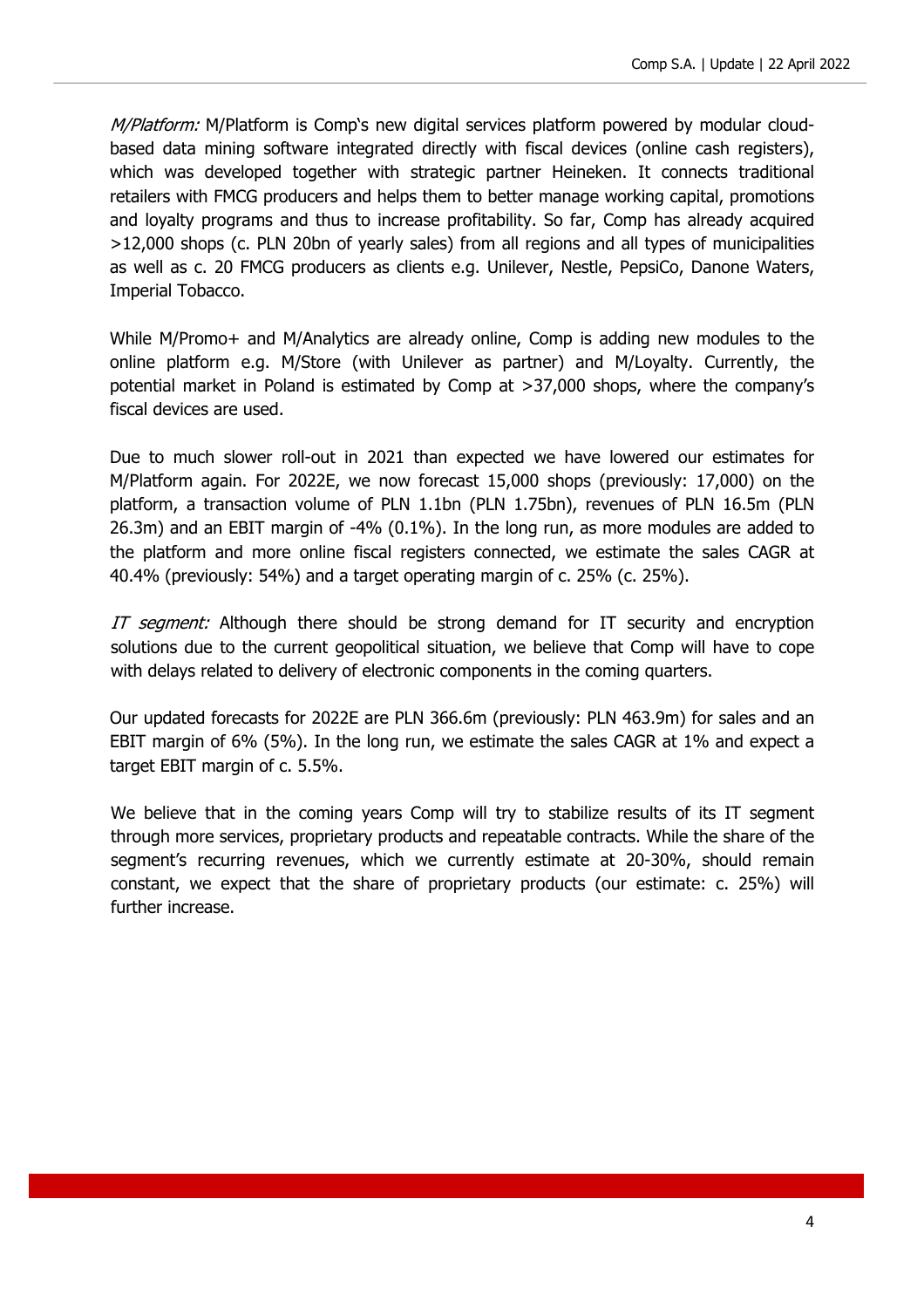| in PLNm                           | <b>2022E</b> | <b>2023E</b> | <b>2024E</b> |
|-----------------------------------|--------------|--------------|--------------|
| Segment Retail (excl. M/Platform) | 203.00       | 204.30       | 205.60       |
| Share in total sales              | <i>35.0%</i> | 34.0%        | <i>31.7%</i> |
| EBIT margin                       | 12.5%        | 12.4%        | 12.3%        |
| Number of fiscal equipment sold   | 110,000      | 111,000      | 112,000      |
| Average price (PLN)               | 1,300        | 1,300        | 1,300        |
| Service & maintenance (PLNk)      | 60,000       | 60,000       | 60,000       |
| M/Platform                        | 16.50        | 33.00        | 75.00        |
| Share in total sales              | 2.8%         | 5.5%         | <i>11.6%</i> |
| EBIT margin                       | $-4.0\%$     | $8.0\%$      | 18.5%        |
| Number of shops                   | 15,000       | 22,000       | 28,000       |
| Number of FMCG producers          | 30           | 40           | 50           |
| Transaction volume (PLNk)         | 1,100,000    | 2,200,000    | 5,000,000    |
| % fee                             | 1.5%         | 1.5%         | 1.5%         |
| Segment IT                        | 366.56       | 370.22       | 373.93       |
| Share in total sales              | 63.3%        | 61.6%        | 57.7%        |
| EBIT margin                       | 6.0%         | $5.9\%$      | 5.9%         |
| <b>Others</b>                     | $-6.56$      | $-6.76$      | $-6.96$      |
| <b>Total sales</b>                | 579.50       | 600.76       | 647.56       |
| change y-o-y                      | $-29.4%$     | 3.7%         | 7.8%         |

Source: East Value Research GmbH

|                                                 | 2022E   |         | 2023E   |        | 2024E  |        |
|-------------------------------------------------|---------|---------|---------|--------|--------|--------|
| in PLNm                                         | new     | old     | new     | old    | new    | old    |
| Net sales                                       | 579.50  | 795.37  | 600.76  | 837.00 | 647.56 | 896.07 |
| <b>IEBITDA</b>                                  | 70.43   | 94.31   | 75.27   | 104.24 | 88.04  | 120.35 |
| EBITDA margin                                   | 12.2%   | 11.9%   | 12.5%   | 12.5%  | 13.6%  | 13.4%  |
| <b>IEBIT</b>                                    | 23.68   | 46.42   | 28.47   | 56.30  | 41.19  | 72.36  |
| <b>EBIT</b> margin                              | $4.1\%$ | 5.8%    | 4.7%    | 6.7%   | 6.4%   | 8.1%   |
| Net income (after min. but excl. disc. operat.) | 9.01    | 31.50   | 13.00   | 40.19  | 24.08  | 53.90  |
| Net margin                                      | 1.6%    | $4.0\%$ | $2.2\%$ | 4.8%   | 3.7%   | 6.0%   |
| Net income (after minorities and disc. operat.) | 9.01    | 31.50   | 13.00   | 40.19  | 24.08  | 53.90  |
| Net margin                                      | 1.6%    | 4.0%    | $2.2\%$ | 4.8%   | 3.7%   | 6.0%   |

Source: East Value Research GmbH

| in PLNm              | Q1/19        | Q2/19  | Q3/19  | Q4/19  | 2019   | Q1/20  | 02/20   | 03/20  | <b>Q4/20</b> | 2020   |
|----------------------|--------------|--------|--------|--------|--------|--------|---------|--------|--------------|--------|
| <b>Net sales</b>     | 120.33       | 147.13 | 183.57 | 279.52 | 730.55 | 141.28 | 111.61  | 156.65 | 311.07       | 720.61 |
| change $y$ -o- $y$   | 0.4%         | -7.1%  | 20.0%  | 13.3%  | 7.8%   | 17.4%  | -24.1%  | -14.7% | 11.3%        | -1.4%  |
| <b>EBITDA</b>        | 14.45        | 25.38  | 26.36  | 26.53  | 92.72  | 23.83  | 4.18    | 20.48  | 29.69        | 78.18  |
| <b>EBITDA</b> margin | <i>12.0%</i> | 17.3%  | 14.4%  | 9.5%   | 12.7%  | 16.9%  | 3.7%    | 13.1%  | 9.5%         | 10.8%  |
| <b>EBIT</b>          | 6.00         | 15.85  | 16.44  | 15.86  | 54.15  | 13.41  | $-6.21$ | 9.24   | 19.04        | 35,48  |
| <b>EBIT</b> margin   | 5.0%         | 10.8%  | 9.0%   | 5.7%   | 7.4%   | 9.5%   | -5.6%   | 5.9%   | 6.1%         | 4.9%   |
| Net income           | 0.49         | 2.09   | 8.12   | 7.90   | 18.59  | 4.26   | $-3.70$ | 5.33   | 9.33         | 15.22  |
| Net margin           | 0.4%         | 1.4%   | 4.4%   | 2.8%   | 2.5%   | 3.0%   | -3.3%   | 3.4%   | 3.0%         | 2.1%   |

| in PLNm            | 01/21   | Q <sub>2</sub> /21 | 03/21  | Q4/21     | 2021   |
|--------------------|---------|--------------------|--------|-----------|--------|
| <b>Net sales</b>   | 171.43  | 245.46             | 162.88 | 241.15    | 820.92 |
| change y-o-y       | 21.3%   | 119.9%             | 4.0%   | $-22.5\%$ | 13.9%  |
| <b>EBITDA</b>      | 27.24   | 43.50              | 18.34  | 21.02     | 110.09 |
| EBITDA margin      | 15.9%   | 17.7%              | 11.3%  | 8.7%      | 13.4%  |
| <b>EBIT</b>        | 15.45   | 31.89              | 6.76   | 9.28      | 63.38  |
| <b>EBIT</b> margin | $9.0\%$ | 13.0%              | 4.1%   | 3.8%      | 7.7%   |
| <b>Net income</b>  | 10.65   | 23.29              | 3.27   | $-1.23$   | 35.98  |
| Net margin         | 6.2%    | 9.5%               | 2.0%   | -0.5%     | 4.4%   |

Source: Company information, East Value Research GmbH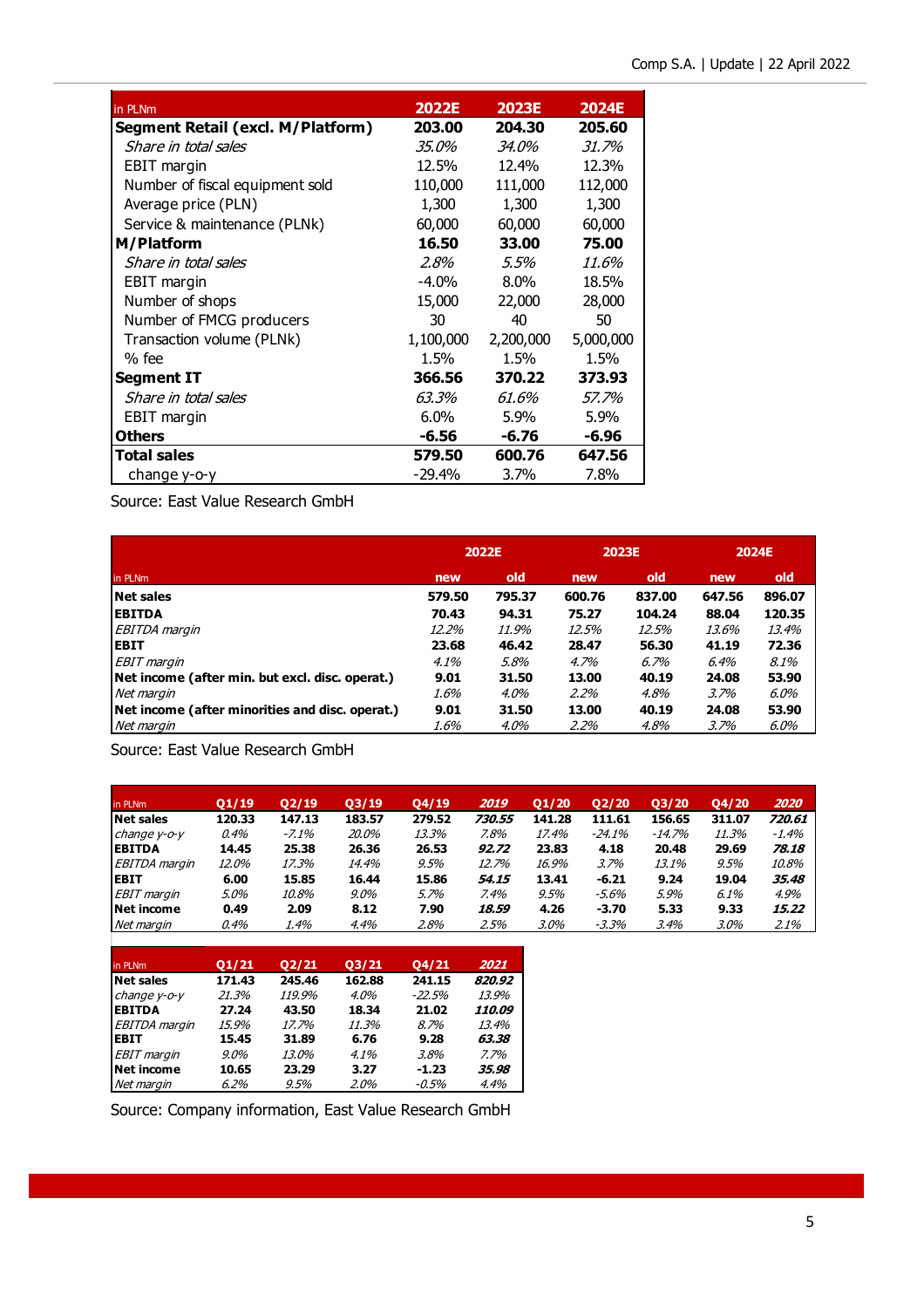#### **CAPEX and Working capital**

Between 2022E and 2024E, we expect a gross CAPEX of PLN 138.3m, which in the long run should amount to <6% of CMP's yearly sales.

Regarding working capital, we believe that its share in total sales will decline from 9.7% in 2021 to <8% in the future due to better working capital management. The cash conversion cycle should remain at 30 days, thus at the same level as last year.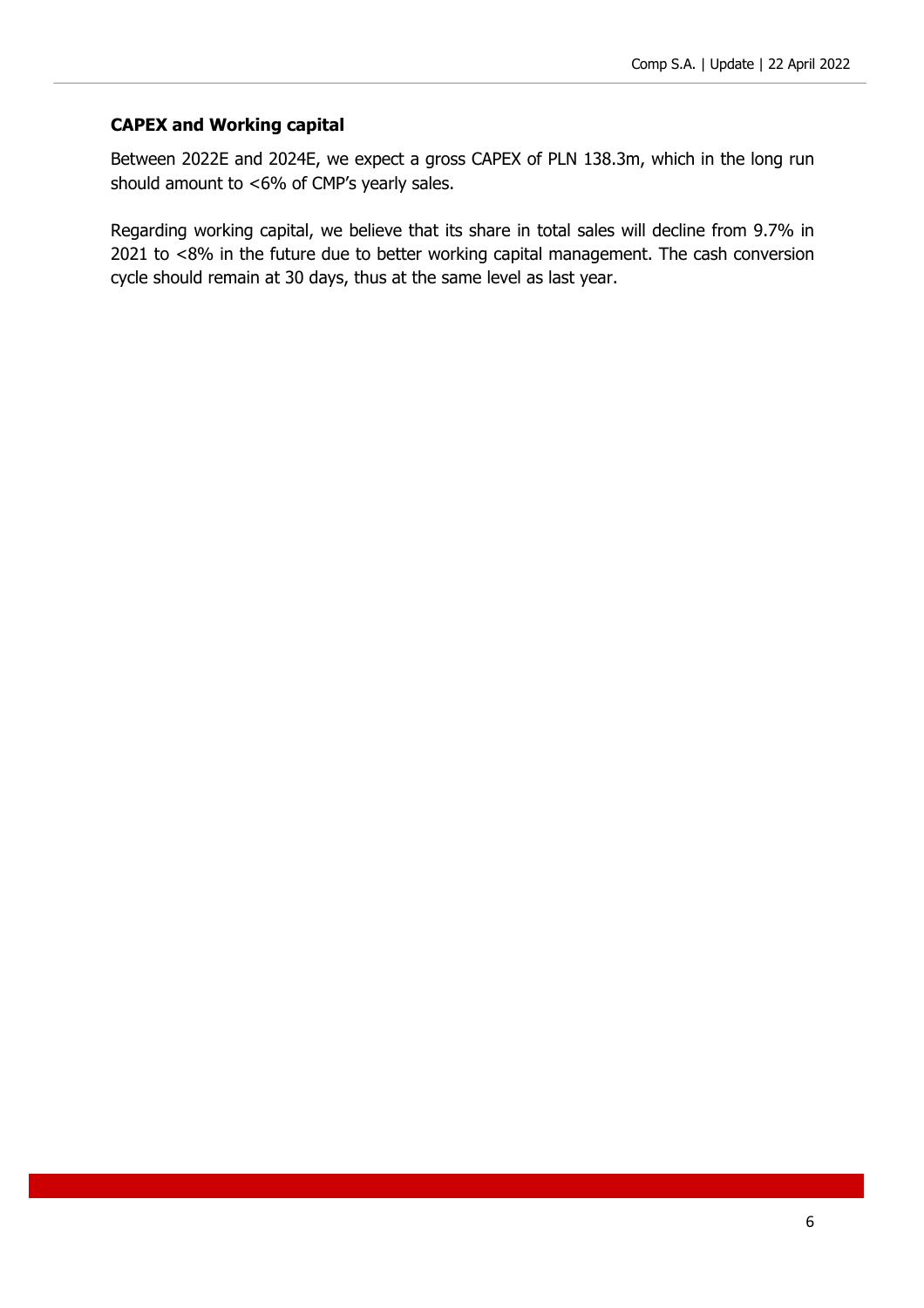### **Valuation**

In order to reflect all its business segments appropriately, we have valued Comp by using a Sum-of-the-Parts valuation. Our model accounts for the 1.14m shares, which have been bought back by Comp in the last years. Our updated valuation model results in a new 12 months PT of PLN 89.60 compared to PLN 95.80 before. With an upside of 79.2% at present, we continue to rate Comp a BUY.

Below are the key assumptions of our DCF valuations:

- (1) Risk-free rate: Current yield of Polish long-term government bonds with maturity in 2047E is 6.6% (Source: www.boerse-stuttgart.de)
- (2) Beta: 4-year average unlevered beta for companies from the Software System & Application sector, which are based in Emerging Markets, is 1.5x (Source: www.damodaran.com)
- (3) Target equity ratio: 80%
- (4) After-tax cost of debt: 5.7%
- (5) Levered beta: 1.8x
- (6) Equity costs: 15.7%
- (6) Equity risk premium (Poland): 5.08% (Source: www.damodaran.com)
- (7) WACC: 13.7%
- (8) Sales growth in the terminal period: 2%
- (9) Free cash flows are discounted to 21 April 2022

#### **Sum-of-the Parts**

We have valued all of Comp's business segments separately: (1) IT segment – based on peer group multiples for 2021-23E of other listed Polish IT companies, which provide services in the area of IT security, and (2) Retail segment & M/Platform – with DCF models.

#### IT segment

Comp's main listed competitors in this area are Polish IT companies Wasko S.A., Asseco Poland S.A., Comarch S.A., Atende S.A. and Passus S.A. Below are the most important facts about them.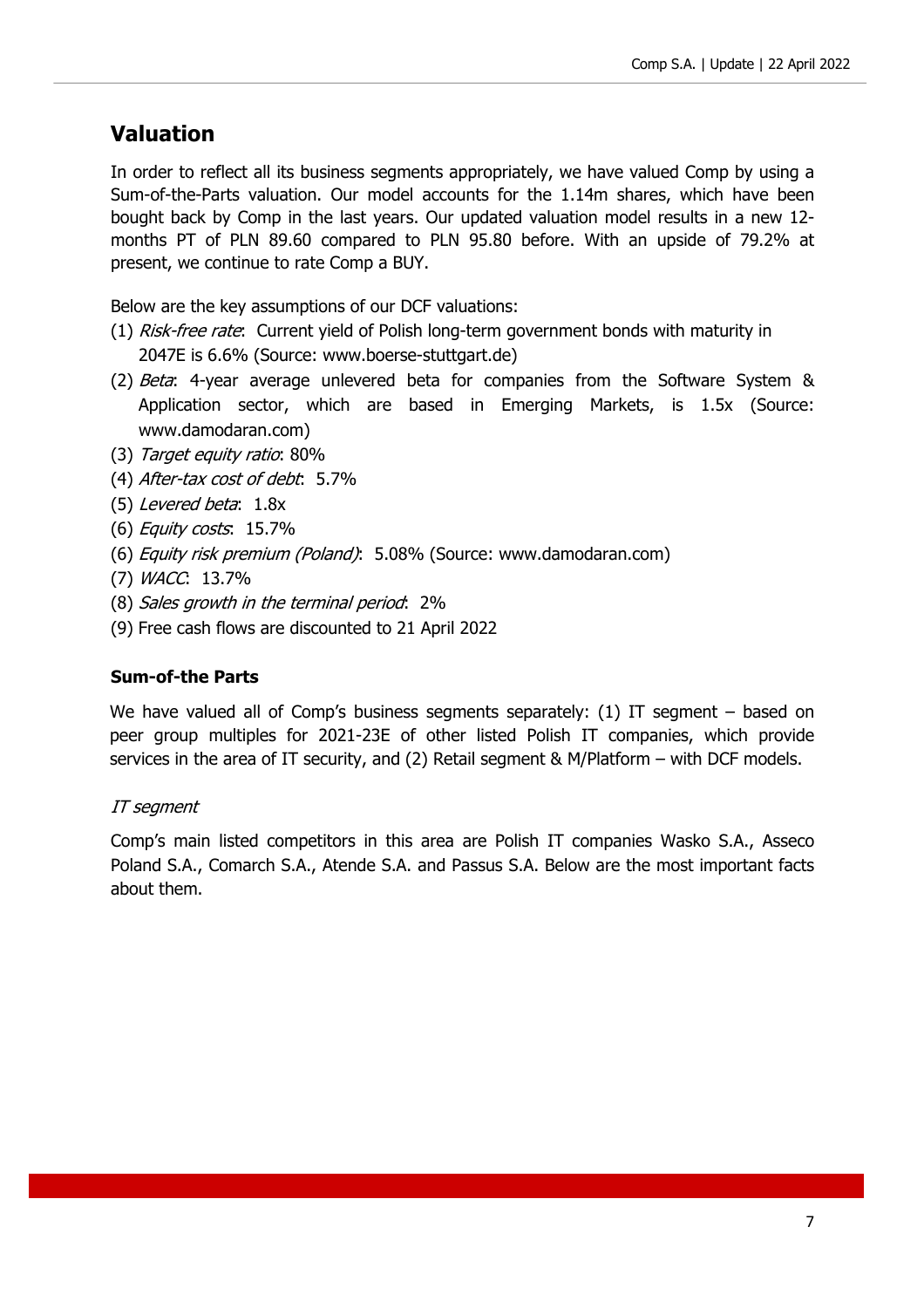### **Overview over listed Polish providers of IT security**

|                    | <b>Description</b>                                                                                                                                                                                                                                                                                                                 | Market cap | <b>Last FY sales</b> |
|--------------------|------------------------------------------------------------------------------------------------------------------------------------------------------------------------------------------------------------------------------------------------------------------------------------------------------------------------------------|------------|----------------------|
| Wasko S.A.         | Wasko develops and integrates<br>solutions relating to IT, industry<br>automation, Telco and Electronics.<br>The company constructs broadband<br>and transport networks and conducts<br>IT projects in the area of aviation,<br>healthcare and public administration.                                                              | PLN 176.9m | PLN 500.2m           |
| Asseco Poland S.A. | Asseco Poland, which is the 6th<br>largest software company in Europe,<br>offers products for clients from the<br>areas of banking, payments,<br>insurance, healthcare, energy, telco,<br>media, uniformed services and public<br>administration. In 2021, 89.4% of its<br>sales stemmed from abroad and 78%<br>from own products. | PLN 6.6bn  | <b>PLN 14.5bn</b>    |
| Comarch S.A.       | Comarch provides software,<br>hardware, integration and training<br>services for clients from various<br>sectors and public administration.<br>Foreign markets account for c. 44%<br>and own software for c. 19% of the<br>company's total sales.                                                                                  | PLN 1.5bn  | <b>PLN 1.6bn</b>     |
| Atende S.A.        | Atende specializes in the integration of<br>ICT e.g. in next-generation computer<br>networks and data centers. It also<br>offers leading solutions in the area of<br>cybersecurity. An increasingly<br>important part of its business is cloud<br>computing and managed services.                                                  | PLN 155.7m | PLN 205.3m           |
| Passus S.A.        | Passus focuses on the design and<br>implementation of highly specialized<br>IT solutions in the area of network<br>and application performance<br>monitoring and improvement, as well<br>as IT security in on-premise<br>architecture, hybrid solutions or<br>private and public clouds.                                           | PLN 90.3m  | PLN 62.6m            |

Source: CapitalIQ, company websites, East Value Research GmbH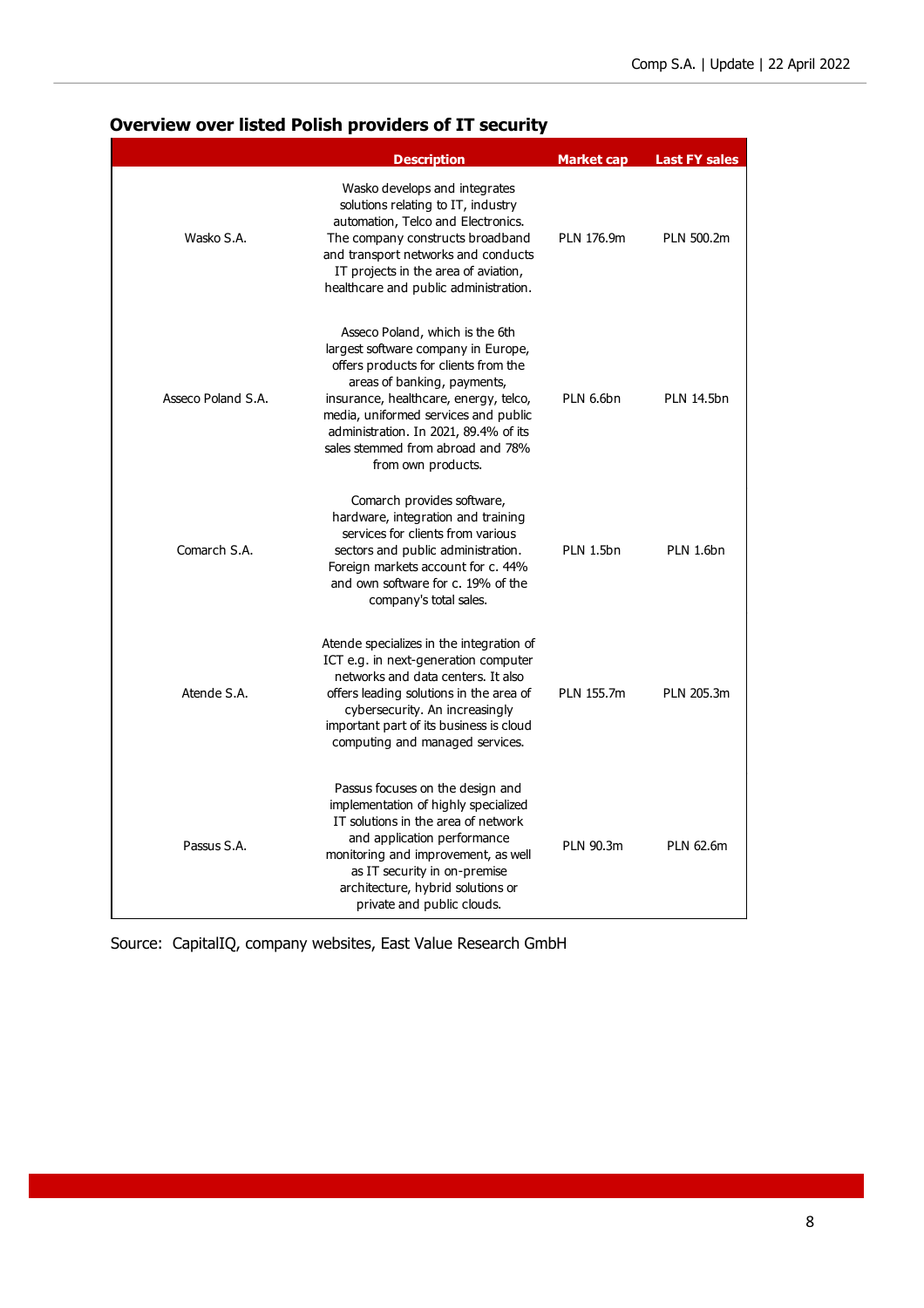|                                         |        | <b>EV/Sales</b> |        |          | EV/EBIT |        | <b>P/BVPS</b> | <b>EBITDA</b> margin | <b>Net gearing</b> |
|-----------------------------------------|--------|-----------------|--------|----------|---------|--------|---------------|----------------------|--------------------|
| <b>Company</b>                          | 2021   | 2022E           | 2023E  | 2021     | 2022E   | 2023E  | Latest        | <b>Last FY</b>       | Latest             |
| Wasko S.A. (PLN)                        | 0.24x  | n.a             | n.a    | 5.87x    | n.a     | n.a    | 0.70x         | 6.64%                | $-22.93%$          |
| Asseco Poland S.A. (PLN)                | 0.48x  | 0.45x           | 0.44x  | 5.73x    | 4.64x   | 4.51x  | 1.05x         | 13.26%               | 5.76%              |
| Comarch S.A. (PLN)                      | 0.73x  | 0.69x           | 0.65x  | 6.39x    | 7.62x   | 7.77x  | 1.23x         | 15.79%               | $-22.77%$          |
| Atende S.A. (PLN)                       | 0.79x  | n.a             | n.a    | 1095.56x | n.a     | n.a    | 2.24x         | 4.84%                | 9.24%              |
| Passus S.A. (PLN)                       | 1.28x  | 1.04x           | 0.87x  | 9.31x    | 7.52x   | 6.28x  | 5.66x         | 17.37%               | $-61.62%$          |
| <b>Median</b>                           | 0.73x  | 0.69x           | 0.65x  | 6.39x    | 7.52x   | 6.28x  |               |                      |                    |
| Implied EV Comp S.A. - IT segment (PLN) | 265.51 | 254.47          | 242.16 | 139.23   | 164.04  | 137.34 |               |                      |                    |
| Fair Enterprise Value - IT segment      | 200.46 |                 |        |          |         |        |               |                      |                    |

#### **Trading multiples-based valuation of Comp's IT segment**

Source: CapitalIQ, marketscreener.com, East Value Research GmbH

The valuation of Comp's IT segment is based on 2021 results, our estimates for 2022E-23E and median consensus multiples of Wasko, Asseco Poland, Comarch, Atende and Passus. It results in a Fair Enterprise Value of PLN 200.5m.

#### Retail segment

In the area of Retail, which reflects Comp's business with fiscal equipment (incl. Point-of-Sale systems), the company is most comparable to German Vectron Systems AG, Canadian Lightspeed Commerce Inc., Chinese Urovo Technology and Uniform Industrial from Taiwan.

Our DCF model is based on a WACC of 13.7%, yearly growth of depreciation and amortization of 1%, CAPEX = D&A and working capital investments of 2.2% of total sales per annum. Our approach results in a Fair Enterprise Value of Comp's Retail segment (excl. M/Platform) of PLN 97.3m.

| in PLNm                                 |       | 2022E               | 2023E               | 2024E               | 2025E               | 2026E               | 2027E               | 2028E               | 2029E               | 2030E               |
|-----------------------------------------|-------|---------------------|---------------------|---------------------|---------------------|---------------------|---------------------|---------------------|---------------------|---------------------|
| <b>Net sales</b>                        |       | 203.00              | 204.30              | 205.60              | 206.90              | 208.20              | 209.50              | 210.80              | 212.10              | 213.40              |
| (y-o-y change)                          |       | $-56.3%$            | 0.6%                | 0.6%                | 0.6%                | 0.6%                | 0.6%                | 0.6%                | 0.6%                | 0.6%                |
| <b>Operating profit</b>                 |       | 25.38               | 25.33               | 25.29               | 25.24               | 25.19               | 25.14               | 25.09               | 25.13               | 24.65               |
| (operating margin)                      |       | 12.5%               | 12.4%               | 12.3%               | 12.2%               | 12.1%               | 12.0%               | 11.9%               | 11.9%               | 11.6%               |
| <b>NOPAT</b>                            |       | 20.55               | 20.52               | 20.48               | 20.45               | 20.41               | 20.36               | 20.32               | 20.36               | 19.96               |
| + Depreciation & amortisation           |       | 16.15               | 16.31               | 16.47               | 16.64               | 16.80               | 16.97               | 17.14               | 17.31               | 17.48               |
| $=$ Net operating cash flow             |       | 36.70               | 36.83               | 36.95               | 37.08               | 37.21               | 37.33               | 37.46               | 37.67               | 37.45               |
| - Total investments (Capex and WC)      |       | $-20.61$            | $-20.80$            | $-20.99$            | $-21.19$            | $-21.38$            | $-21.58$            | $-21.78$            | $-21.98$            | $-22.18$            |
| Capital expenditures<br>Working capital |       | $-16.15$<br>$-4.47$ | $-16.31$<br>$-4.49$ | $-16.47$<br>$-4.52$ | $-16.64$<br>$-4.55$ | $-16.80$<br>$-4.58$ | $-16.97$<br>$-4.61$ | $-17.14$<br>$-4.64$ | $-17.31$<br>$-4.67$ | $-17.48$<br>$-4.69$ |
| = Free Cash Flow (FCF)                  |       | 16.09               | 16.03               | 15.96               | 15.89               | 15.83               | 15.75               | 15.68               | 15.69               | 15.27               |
| <b>PV of FCFs</b>                       |       | 14.71               | 12.88               | 11.28               | 9.88                | 8.65                | 7.57                | 6.63                | 5.83                | 4.99                |
| PV of FCFs in explicit period           | 82.43 |                     |                     |                     |                     |                     |                     |                     |                     |                     |
| PV of FCFs in terminal period           | 14.84 |                     |                     |                     |                     |                     |                     |                     |                     |                     |
| <b>Enterprise Value (EV)</b>            | 97.27 |                     |                     |                     |                     |                     |                     |                     |                     |                     |
|                                         |       |                     |                     |                     |                     |                     |                     |                     |                     |                     |
| <b>WACC</b>                             | 13.7% |                     |                     |                     |                     |                     |                     |                     |                     |                     |
| Cost of equity                          | 13.7% |                     |                     |                     |                     |                     |                     |                     |                     |                     |
| Pre-tax cost of debt                    | 7.0%  |                     |                     |                     |                     |                     |                     |                     |                     |                     |
| Normal tax rate                         | 19.0% |                     |                     |                     |                     |                     |                     |                     |                     |                     |
| After-tax cost of debt                  | 5.7%  |                     |                     |                     |                     |                     |                     |                     |                     |                     |
| Share of equity                         | 80.0% |                     |                     |                     |                     |                     |                     |                     |                     |                     |
| Share of debt                           | 20.0% |                     |                     |                     |                     |                     |                     |                     |                     |                     |

Source: East Value Research GmbH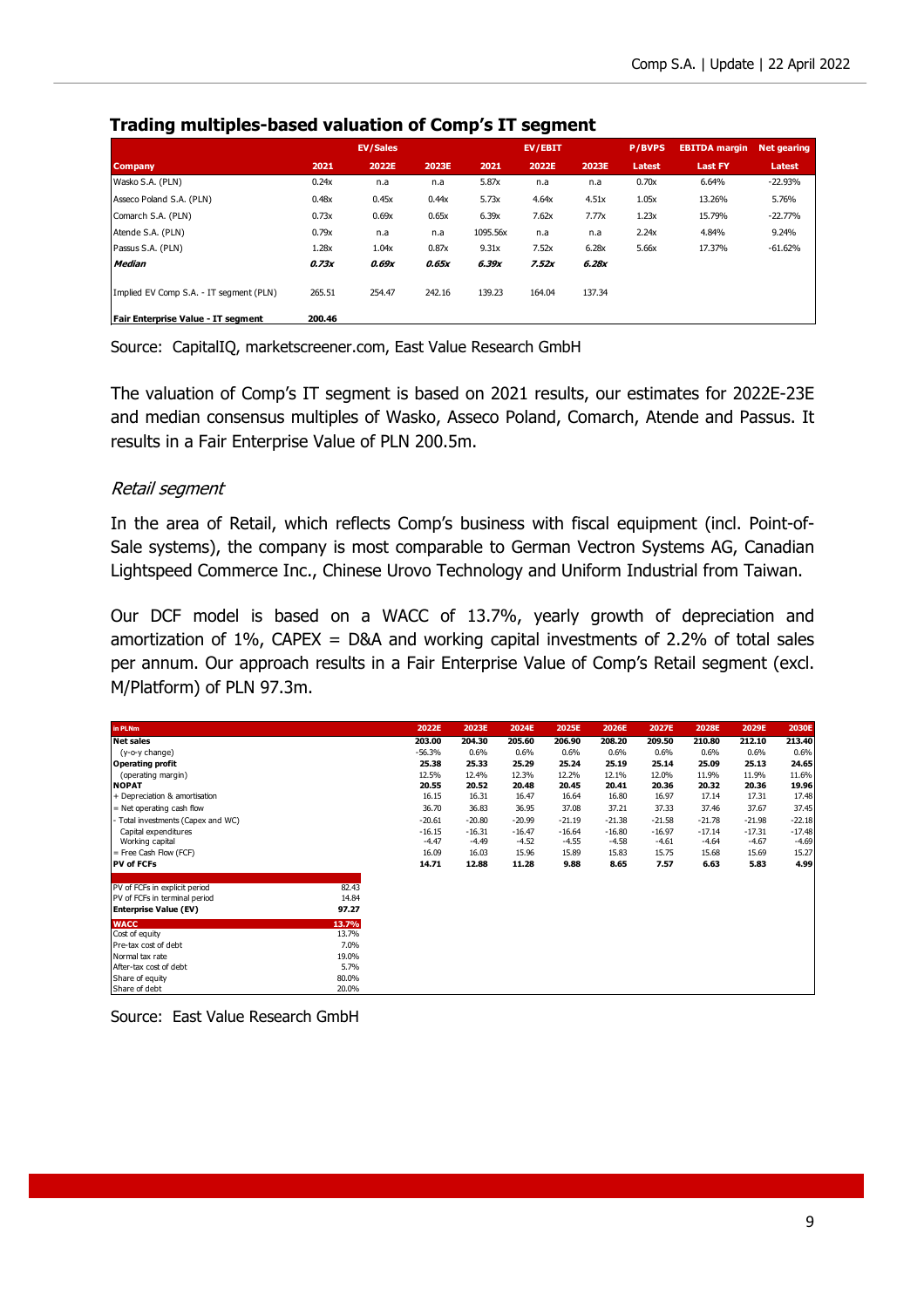#### **Overview over listed providers of POS systems**

|                           | <b>Description</b>                                                                                                                                                                                                                                                                                                                                                                                                                                                                                      | <b>Market cap</b> | <b>Last FY sales</b> |
|---------------------------|---------------------------------------------------------------------------------------------------------------------------------------------------------------------------------------------------------------------------------------------------------------------------------------------------------------------------------------------------------------------------------------------------------------------------------------------------------------------------------------------------------|-------------------|----------------------|
| Urovo Technology Co. Ltd. | Urovo provides mobile computers,<br>mobile printers & scanners and<br>payment terminals among others for<br>the retail sector.                                                                                                                                                                                                                                                                                                                                                                          | CNY 4.3bn         | CNY 1.4bn            |
| Uniform Industrial Corp.  | Uniform Industrial Corporation<br>provides customized solutions for the<br>payment industry e.g. magnetic<br>stripes, smart chips, secure card<br>readers, contactless readers and POS<br>systems.                                                                                                                                                                                                                                                                                                      | TWD 785.6m        | TWD 827.2m           |
| Lightspeed Commerce Inc.  | With a cloud-based platform and POS<br>systems, Lightspeed Commerce helps<br>restaurants and retailers sell across<br>channels, manage operations, engage<br>with consumers, accept payments,<br>and grow their business. In Q1/20,<br>the company acquired German<br>Gastrofix (installed basis of 8,000<br>devices) for min. EUR 126m implying<br>an EV/Sales multiple of 10.1x                                                                                                                       | CAD 4.5bn         | CAD 610.6m           |
| Vectron Systems AG        | With c. 80,000 installed devices,<br>Vectron is market leader in the DACH<br>region in the area of proprietary cash<br>registers for restaurants and bakeries.<br>The company regards itself as<br>innovation and technology leader and<br>focuses on the medium and premium<br>segment of the market. Vectron,<br>which generates gross margins of<br>>50%, sells its cash registers as a<br>means for delivery of digital services<br>relating to customer activity, loyalty<br>programs or payments. | FUR 43.7m         | EUR 38.1m            |

Source: CapitalIQ, company websites, East Value Research GmbH

### **Trading multiples of listed providers of POS systems**

|                                 |          | <b>EV/Sales</b> |          |          | <b>EV/EBITDA</b> |          | <b>P/BVPS</b> | <b>EBITDA</b> margin | <b>Net gearing</b> |
|---------------------------------|----------|-----------------|----------|----------|------------------|----------|---------------|----------------------|--------------------|
| <b>Company</b>                  | 2021     | 2022E           | 2023E    | 2021     | 2022E            | 2023E    | Latest        | <b>Last FY</b>       | <b>Latest</b>      |
| Urovo Technology Co. Ltd. (CNY) | 2.69x    | 2.14x           | 1.55x    | 21.18x   | n.a              | n.a      | 2.60x         | 12.71%               | $-31.12%$          |
| Uniform Industrial Corp. (TWD)  | 0.70x    | n.a             | n.a      | 29.13x   | n.a              | n.a      | 0.93x         | 2.40%                | $-24.58%$          |
| Lightspeed Commerce Inc. (CAD)  | 5.88x    | 5.25x           | 3.91x    | n.a      | n.a              | n.a      | 1.29x         | 0.00%                | $-26.20%$          |
| Vectron Systems AG (EUR)        | 0.78x    | 0.84x           | 0.84x    | 6.29x    | 10.19x           | 6.26x    | 1.72x         | 12.42%               | $-55.18%$          |
| <b>Median</b>                   | 1.74x    | 2.14x           | 1.55x    | 21.18x   | 10.19x           | 6.26x    | 1.51x         | 7.41%                | -28.66%            |
| Comp S.A. (PLN)*                | 0.41x    | 0.59x           | 0.57x    | 3.09x    | 4.83x            | 4.52x    | 0.45x         | 13.41%               | 18.94%             |
| Premium/discount                | $-76.1%$ | $-72.5%$        | $-63.5%$ | $-85.4%$ | -52.6%           | $-27.8%$ | -70.3%        |                      |                    |

\* excl. 1.14m own shares

Source: CapitalIQ, East Value Research GmbH

Our analysis shows that Comp is currently trading at a 27%-85% discount versus international providers of POS systems.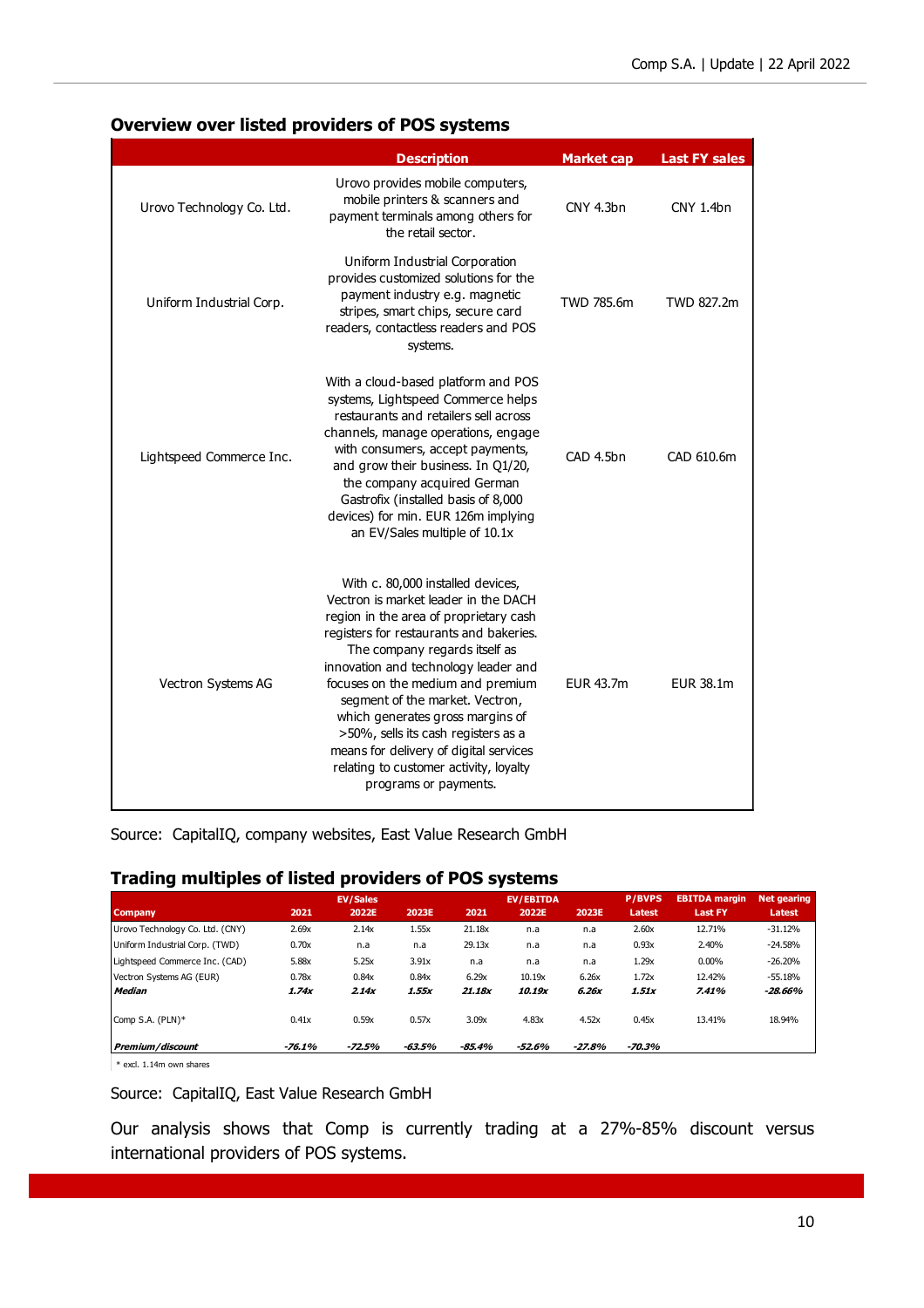### M/Platform

Like the Retail segment, we have valued the M/Platform with a DCF model, whereby we have used WACC = 13.7% and assumed Depreciation & Amortisation of c. 10% of yearly sales in the long run,  $CAPEX = D&A$  and yearly working capital investments = 0. This approach derives a Fair Enterprise Value of PLN 243.6m.

| in PLNm                          |        | 2022E    | 2023E    | 2024E    | 2025E    | 2026E    | 2027E    | 2028E    | 2029E    | 2030E    |
|----------------------------------|--------|----------|----------|----------|----------|----------|----------|----------|----------|----------|
| <b>Net sales</b>                 |        | 16.50    | 33.00    | 75.00    | 105.00   | 135.00   | 165.00   | 195.00   | 225.00   | 255.00   |
| (y-o-y change)                   |        | 37.5%    | 100.0%   | 127.3%   | 40.0%    | 28.6%    | 22.2%    | 18.2%    | 15.4%    | 13.3%    |
| <b>Operating profit</b>          |        | $-0.66$  | 2.64     | 13.88    | 21.00    | 30.38    | 41.25    | 48.56    | 55.91    | 62.68    |
| (operating margin)               |        | $-4.0%$  | 8.0%     | 18.5%    | 20.0%    | 22.5%    | 25.0%    | 24.9%    | 24.9%    | 24.6%    |
| <b>NOPAT</b>                     |        | $-0.53$  | 2.14     | 11.24    | 17.01    | 24.60    | 33.41    | 39.33    | 45.29    | 50.77    |
| + Depreciation & amortisation    |        | 11.85    | 13.63    | 15.67    | 18.02    | 20.73    | 22.49    | 24.40    | 26.47    | 28.72    |
| = Net operating cash flow        |        | 11.32    | 15.77    | 26.91    | 35.03    | 45.33    | 55.90    | 63.73    | 71.76    | 79.49    |
| Total investments (Capex and WC) |        | $-11.85$ | $-13.63$ | $-15.67$ | $-18.02$ | $-20.73$ | $-22.49$ | $-24.40$ | $-26.47$ | $-28.72$ |
| Capital expenditures             |        | $-11.85$ | $-13.63$ | $-15.67$ | $-18.02$ | $-20.73$ | $-22.49$ | $-24.40$ | $-26.47$ | $-28.72$ |
| Working capital                  |        | 0.00     | 0.00     | 0.00     | 0.00     | 0.00     | 0.00     | 0.00     | 0.00     | 0.00     |
| = Free Cash Flow (FCF)           |        | $-0.53$  | 2.14     | 11.24    | 17.01    | 24.60    | 33.41    | 39.33    | 45.29    | 50.77    |
| <b>PV of FCFs</b>                |        | $-0.49$  | 1.72     | 7.95     | 10.57    | 13.45    | 16.06    | 16.62    | 16.83    | 16.59    |
| PV of FCFs in explicit period    | 99.29  |          |          |          |          |          |          |          |          |          |
| PV of FCFs in terminal period    | 144.28 |          |          |          |          |          |          |          |          |          |
| <b>Enterprise Value (EV)</b>     | 243.57 |          |          |          |          |          |          |          |          |          |
| <b>WACC</b>                      | 13.7%  |          |          |          |          |          |          |          |          |          |
| Cost of equity                   | 13.7%  |          |          |          |          |          |          |          |          |          |
| Pre-tax cost of debt             | 7.0%   |          |          |          |          |          |          |          |          |          |
| Normal tax rate                  | 19.0%  |          |          |          |          |          |          |          |          |          |
| After-tax cost of debt           | 5.7%   |          |          |          |          |          |          |          |          |          |
| Share of equity                  | 80.0%  |          |          |          |          |          |          |          |          |          |
| Share of debt                    | 20.0%  |          |          |          |          |          |          |          |          |          |

Source: East Value Research GmbH

#### **Price target calculation**

| <b>Sum-of-the-Parts</b>                         |           |
|-------------------------------------------------|-----------|
| IT segment                                      | 200.46    |
| Retail segment                                  | 97.27     |
| M/Platform (CMP's economic interest = $74\%$ )* | 180.24    |
| <b>Sum of Enterprise Values (PLNm)</b>          | 477.97    |
| - Net debt (31/12/2021)                         | $-101.22$ |
| <b>Implied Equity Value (PLNm)</b>              | 376.74    |
| Number of shares less 1.14m own shares          | 4.78      |
| Implied Equity Value per share (PLN)            | 78.79     |
| Implied Equity Value per share (in 12 months)   | 89.60     |

\* own calculation based on discussions with representatives of CMP. In the project M/Platform, several of Comp's subsidiaries are involved.

Source: East Value Research GmbH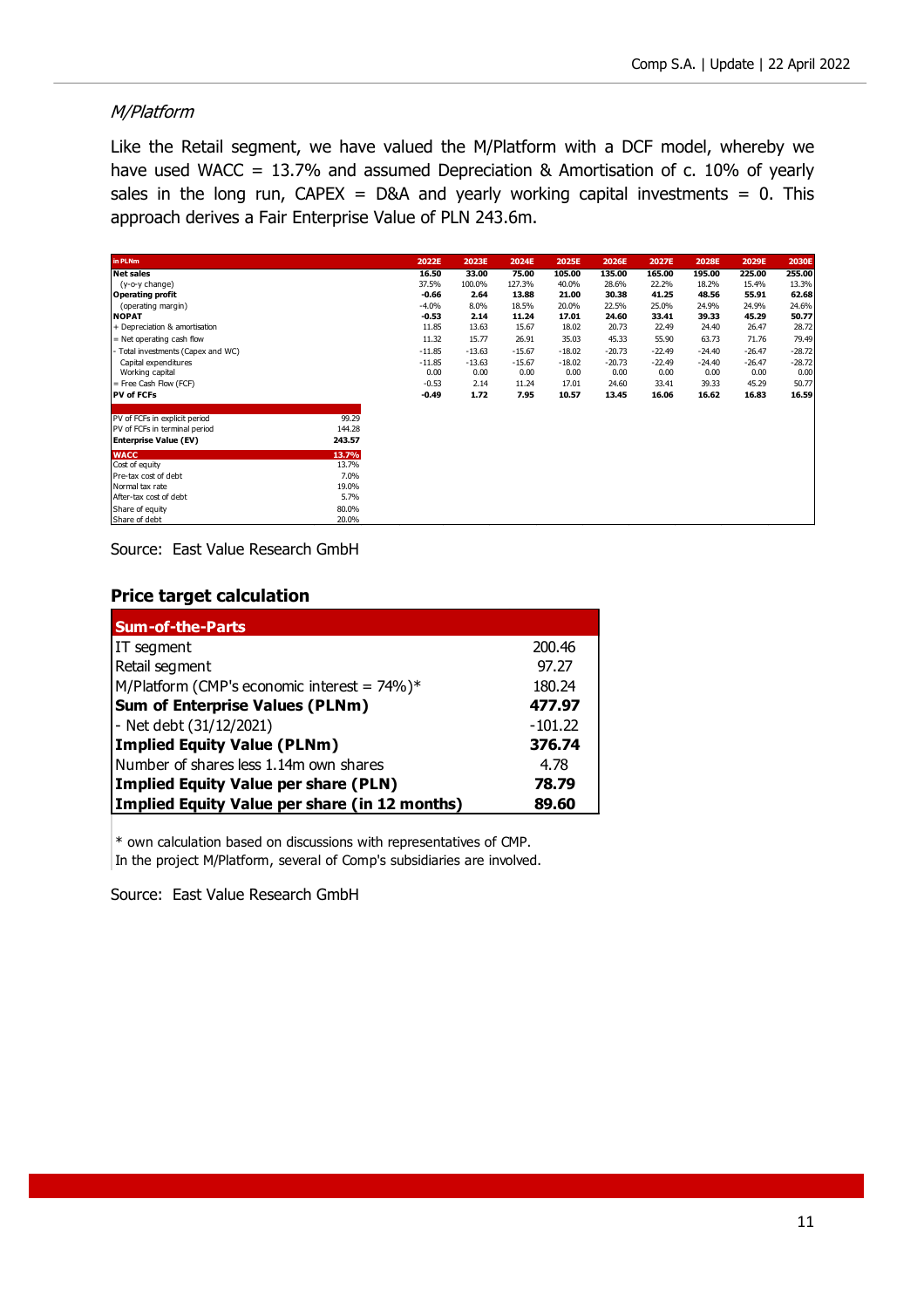# **Profit and loss statement**

| in PLNm                                           | 2019      | 2020      | 2021      | 2022E     | 2023E     | 2024E     |
|---------------------------------------------------|-----------|-----------|-----------|-----------|-----------|-----------|
| <b>Revenues</b>                                   | 730.55    | 720.61    | 820.92    | 579.50    | 600.76    | 647.56    |
| Cost of goods sold                                | $-463.35$ | $-479.13$ | $-533.49$ | $-358.13$ | $-367.67$ | $-394.37$ |
| <b>Gross profit</b>                               | 267.20    | 241.49    | 287.43    | 221.37    | 233.10    | 253.20    |
| Other operaing income                             | 7.71      | 17.60     | 12.32     | 12.56     | 12.81     | 13.07     |
| Distribution costs                                | $-96.35$  | $-91.33$  | $-100.71$ | $-71.09$  | $-73.70$  | $-79.44$  |
| Administration costs                              | $-72.49$  | $-71.11$  | $-75.49$  | $-53.29$  | $-55.25$  | $-59.55$  |
| Other operaing expenses                           | $-13.35$  | $-18.47$  | $-13.45$  | $-39.11$  | $-41.69$  | $-39.23$  |
| <b>EBITDA</b>                                     | 92.72     | 78.18     | 110.09    | 70.43     | 75.27     | 88.04     |
| Depreciation & amortisation                       | $-38.57$  | $-42.70$  | $-46.71$  | $-46.76$  | $-46.80$  | $-46.85$  |
| <b>EBIT</b>                                       | 54.15     | 35.48     | 63.38     | 23.68     | 28.47     | 41.19     |
| Net financial result                              | $-15.14$  | $-7.28$   | $-14.17$  | $-13.17$  | $-12.17$  | $-11.17$  |
| <b>EBT</b>                                        | 39.01     | 28.21     | 49.21     | 10.51     | 16.30     | 30.02     |
| Income taxes                                      | $-8.85$   | $-10.28$  | $-14.43$  | $-2.00$   | $-3.10$   | $-5.70$   |
| <b>Minorities</b>                                 | 0.45      | 1.95      | 1.00      | 0.50      | $-0.20$   | $-0.24$   |
| Result from discontinued operations (PayTel S.A.) | $-12.03$  | $-4.66$   | 0.20      | 0.00      | 0.00      | 0.00      |
| Adj. Net income / loss (excl. discont. operat.)   | 30.61     | 19.88     | 35.78     | 9.01      | 13.00     | 24.08     |
| Net income / loss                                 | 18.59     | 15.22     | 35.98     | 9.01      | 13.00     | 24.08     |
| <b>EPS</b>                                        | 3.89      | 3.18      | 7.52      | 1.88      | 2.72      | 5.04      |
| Adj. EPS                                          | 5.33      | 3.36      | 6.05      | 1.88      | 2.72      | 5.04      |
| <b>DPS</b>                                        | 0.00      | 3.00      | 5.00      | 5.00      | 5.00      | 5.00      |
| Share in total sales                              |           |           |           |           |           |           |
| Revenues                                          | 100.00 %  | 100.00 %  | 100.00 %  | 100.00 %  | 100.00 %  | 100.00 %  |
| Cost of goods sold                                | $-63.43%$ | $-66.49%$ | $-64.99%$ | $-61.80%$ | $-61.20%$ | $-60.90%$ |
| Gross profit                                      | 36.57 %   | 33.51 %   | 35.01 %   | 38.20 %   | 38.80 %   | 39.10 %   |
| Other operaing income                             | 1.06 %    | 2.44 %    | 1.50 %    | 2.17 %    | 2.13 %    | 2.02 %    |
| Distribution costs                                | $-13.19%$ | $-12.67%$ | $-12.27%$ | $-12.27%$ | $-12.27%$ | $-12.27%$ |
| Administration costs                              | $-9.92%$  | $-9.87%$  | $-9.20%$  | $-9.20%$  | $-9.20%$  | $-9.20%$  |
| Other operaing expenses                           | $-1.83%$  | $-2.56%$  | $-1.64%$  | $-6.75%$  | $-6.94%$  | $-6.06%$  |
| <b>EBITDA</b>                                     | 12.69 %   | 10.85 %   | 13.41 %   | 12.15 %   | 12.53 %   | 13.60 %   |
| Depreciation & amortisation                       | $-5.28%$  | $-5.93%$  | $-5.69%$  | $-8.07%$  | $-7.79%$  | $-7.23%$  |
| EBIT                                              | 7.41 %    | 4.92 %    | 7.72 %    | 4.09 %    | 4.74 %    | 6.36 %    |
| Net financial result                              | $-2.07%$  | $-1.01%$  | $-1.73%$  | $-2.27%$  | $-2.03%$  | $-1.72%$  |
| EBT                                               | 5.34 %    | 3.91 %    | 5.99 %    | 1.81 %    | 2.71 %    | 4.64 %    |
| Income taxes                                      | $-1.21%$  | $-1.43%$  | $-1.76%$  | $-0.34%$  | $-0.52%$  | $-0.88%$  |
| Minorities                                        | 0.06%     | 0.27%     | 0.12%     | 0.09%     | $-0.03%$  | $-0.04%$  |
| Result from discontinued operations (PayTel S.A.) | $-1.65%$  | $-0.65%$  | 0.02%     | 0.00%     | 0.00%     | 0.00%     |
| Adj. Net income / loss (excl. discont. operat.)   | 4.19 %    | 2.76 %    | 4.36 %    | 1.56 %    | 2.16 %    | 3.72 %    |
| Net income / loss                                 | 2.54 %    | 2.11 %    | 4.38 %    | 1.56 %    | 2.16 %    | 3.72 %    |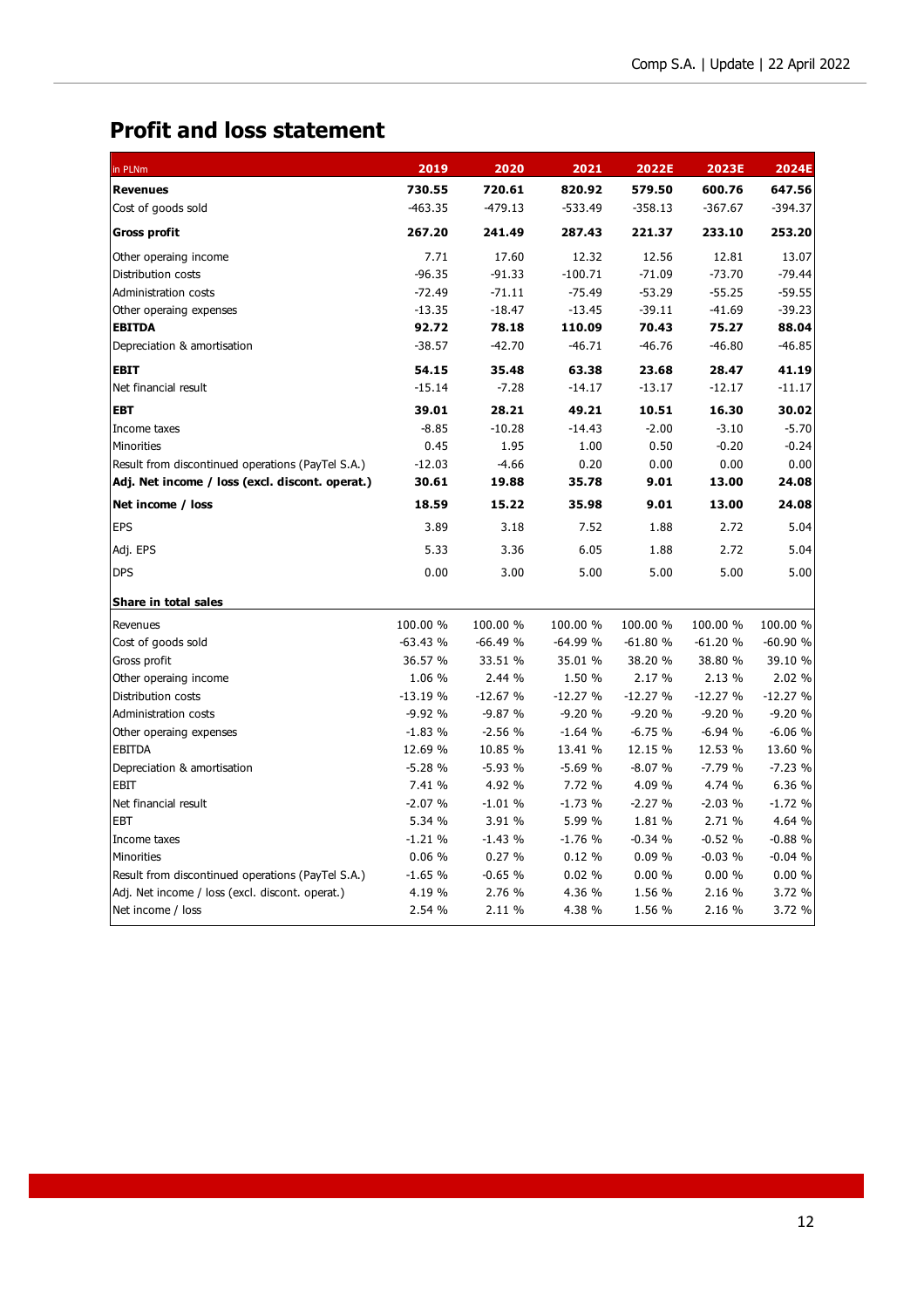# **Balance Sheet**

| in PLNm                                   | 2019    | 2020   | 2021   | 2022E  | 2023E  | 2024E  |
|-------------------------------------------|---------|--------|--------|--------|--------|--------|
| <b>Assets</b>                             |         |        |        |        |        |        |
| Cash and equivalents                      | 53.09   | 46.64  | 37.22  | 29.46  | 20.12  | 10.37  |
| Short-term financial assets               | 2.30    | 2.46   | 5.57   | 5.68   | 5.79   | 5.91   |
| Inventories                               | 82.75   | 97.25  | 91.11  | 61.16  | 62.79  | 67.35  |
| Trade accounts and notes receivables      | 261.52  | 173.29 | 134.78 | 95.14  | 98.63  | 106.32 |
| Other current assets                      | 34.16   | 38.92  | 45.17  | 42.91  | 40.76  | 38.73  |
| Short-term part of construction contracts | 24.51   | 42.88  | 46.97  | 47.47  | 47.97  | 48.47  |
| Assets-held-for-sale                      | 1.41    | 1.19   | 2.42   | 0.00   | 0.00   | 0.00   |
| Current assets, total                     | 459.74  | 402.63 | 363.22 | 281.82 | 276.07 | 277.13 |
| Property, plant and equipment             | 90.14   | 70.78  | 72.61  | 72.61  | 72.61  | 72.61  |
| Other intangible assets                   | 183.11  | 200.89 | 208.41 | 208.51 | 208.61 | 208.71 |
| Goodwill                                  | 272.80  | 272.80 | 272.80 | 272.80 | 272.80 | 272.80 |
| Long-term financial assets                | 2.37    | 20.87  | 11.34  | 11.57  | 11.80  | 12.03  |
| Other long-term assets                    | 15.36   | 12.27  | 10.35  | 10.55  | 10.76  | 10.98  |
| Long-term part of construction contracts  | 13.75   | 14.87  | 9.32   | 9.52   | 9.72   | 9.92   |
| Deferred tax assets                       | 5.74    | 0.92   | 5.49   | 0.00   | 0.00   | 0.00   |
| Non-current assets, total                 | 583.26  | 593.40 | 590.32 | 585.56 | 586.31 | 587.06 |
| <b>Total assets</b>                       | 1043.01 | 996.02 | 953.54 | 867.38 | 862.37 | 864.19 |
| <b>Liabilities</b>                        |         |        |        |        |        |        |
| Trade payables                            | 125.62  | 132.17 | 135.28 | 90.81  | 93.23  | 100.00 |
| Other short-term liabilities              | 53.37   | 69.18  | 56.20  | 39.67  | 41.13  | 44.33  |
| Short-term financial debt                 | 215.99  | 174.62 | 119.53 | 114.53 | 109.53 | 104.53 |
| Provisions                                | 32.09   | 24.07  | 22.54  | 20.54  | 18.54  | 16.54  |
| <b>Current liabilities, total</b>         | 427.07  | 400.05 | 333.55 | 265.55 | 262.42 | 265.40 |
| Long-term financial debt                  | 65.35   | 32.14  | 24.48  | 22.03  | 19.83  | 17.85  |
| Other long-term liabilities               | 15.78   | 13.41  | 16.27  | 11.48  | 11.90  | 12.83  |
| Provisions                                | 1.84    | 2.04   | 2.10   | 2.00   | 1.90   | 1.80   |
| Deferred tax liabilities                  | 6.78    | 9.27   | 10.83  | 0.00   | 0.00   | 0.00   |
| Long-term liabilities, total              | 89.75   | 56.86  | 53.68  | 35.51  | 33.63  | 32.47  |
| <b>Total liabilities</b>                  | 516.82  | 456.90 | 387.22 | 301.06 | 296.05 | 297.87 |
| Shareholders equity, total                | 496.55  | 511.80 | 534.55 | 535.05 | 534.85 | 534.61 |
| Minority interests                        | 29.64   | 27.32  | 31.77  | 31.27  | 31.47  | 31.71  |
| <b>Total equity and liabilities</b>       | 1043.01 | 996.02 | 953.54 | 867.38 | 862.37 | 864.19 |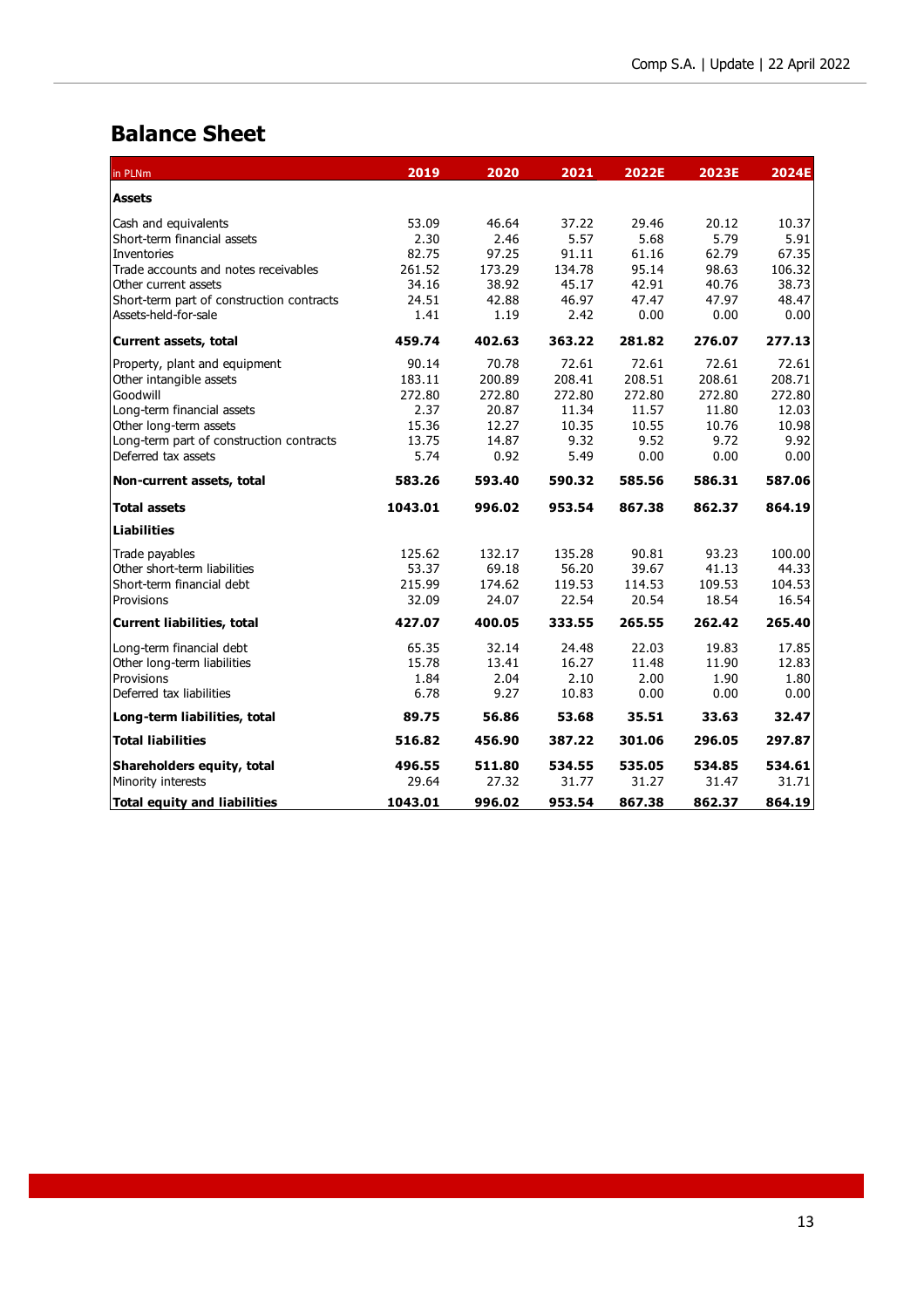# **Cash Flow Statement**

| in PLNm                             | 2019     | 2020     | 2021     | 2022E    | <b>2023E</b> | <b>2024E</b> |
|-------------------------------------|----------|----------|----------|----------|--------------|--------------|
| Net income / loss                   | 18.59    | 15.22    | 35.98    | 9.01     | 13.00        | 24.08        |
| Depreciation                        | 38.57    | 42.70    | 46.71    | 46.76    | 46.80        | 46.85        |
| Change of working capital           | $-86.92$ | 49.09    | 25.35    | 10.85    | 0.90         | $-0.23$      |
| <b>Others</b>                       | 37.25    | $-1.65$  | 11.35    | 7.44     | 2.10         | 2.10         |
| Net operating cash flow             | 7.48     | 105.35   | 119.38   | 74.06    | 62.80        | 72.80        |
| <b>Cash flow from investing</b>     | $-23.08$ | $-31.75$ | $-33.70$ | $-44.44$ | $-46.90$     | $-46.95$     |
| lFree cash flow                     | $-15.59$ | 73.61    | 85.68    | 29.62    | 15.90        | 25.85        |
| <b>Cash flow from financing</b>     | 14.89    | $-80.05$ | $-95.11$ | $-37.37$ | $-25.24$     | $-35.60$     |
| Change of cash                      | $-0.71$  | $-6.44$  | $-9.43$  | $-7.76$  | $-9.34$      | $-9.75$      |
| Cash at the beginning of the period | 53.79    | 53.09    | 46.64    | 37.22    | 29.46        | 20.12        |
| Cash at the end of the period       | 53.09    | 46.64    | 37.22    | 29.46    | 20.12        | 10.37        |

# **Financial ratios**

| <b>Fiscal year</b>                      | 2019     | 2020     | 2021     | 2022E    | 2023E    | 2024E    |
|-----------------------------------------|----------|----------|----------|----------|----------|----------|
| Profitability and balance sheet quality |          |          |          |          |          |          |
| Gross margin                            | 36.57%   | 33.51%   | 35.01%   | 38.20%   | 38.80%   | 39.10%   |
| <b>EBITDA</b> margin                    | 12.69%   | 10.85%   | 13.41%   | 12.15%   | 12.53%   | 13.60%   |
| EBIT margin                             | 7.41%    | 4.92%    | 7.72%    | 4.09%    | 4.74%    | 6.36%    |
| Net margin                              | 2.54%    | 2.11%    | 4.38%    | 2.70%    | 2.16%    | 3.72%    |
| Return on equity (ROE)                  | 3.82%    | 3.02%    | 6.88%    | 1.69%    | 2.43%    | 4.50%    |
| Return on assets (ROA)                  | 3.23%    | 2.26%    | 5.26%    | 2.56%    | 2.92%    | 4.08%    |
| Return on capital employed (ROCE)       | 6.80%    | 3.78%    | 7.23%    | 3.19%    | 3.84%    | 5.57%    |
| Economic Value Added (in PLNm)          | $-42.69$ | $-59.27$ | $-40.31$ | $-63.44$ | $-59.30$ | $-48.84$ |
| Net debt (in PLNm)                      | 225.96   | 157.66   | 101.22   | 101.42   | 103.44   | 106.10   |
| Net gearing                             | 45.51%   | 30.81%   | 18.94%   | 18.96%   | 19.34%   | 19.85%   |
| Equity ratio                            | 47.61%   | 51.38%   | 56.06%   | 61.69%   | 62.02%   | 61.86%   |
| Current ratio                           | 1.08     | 1.01     | 1.09     | 1.06     | 1.05     | 1.04     |
| Quick ratio                             | 0.74     | 0.56     | 0.53     | 0.49     | 0.47     | 0.46     |
| Net interest cover                      | 3.58     | 4.88     | 4.47     | 1.80     | 2.34     | 3.69     |
| Net debt/EBITDA                         | 2.44     | 2.02     | 0.92     | 1.44     | 1.37     | 1.21     |
| Tangible BVPS                           | 46.79    | 49.98    | 54.74    | 54.84    | 54.80    | 54.75    |
| CAPEX/Sales                             | 8.81%    | 5.67%    | 6.98%    | 7.67%    | 7.81%    | 7.25%    |
| Working capital/Sales                   | 27.30%   | 15.00%   | 9.69%    | 11.86%   | 11.29%   | 10.51%   |
| Cash Conversion Cycle (in days)         | 97       | 61       | 30       | 30       | 30       | 30       |
| <b>Trading multiples</b>                |          |          |          |          |          |          |
| EV/Sales                                | 0.54     | 0.55     | 0.48     | 0.69     | 0.66     | 0.61     |
| EV/EBITDA                               | 4.28     | 5.08     | 3.61     | 5.64     | 5.28     | 4.51     |
| EV/EBIT                                 | 7.33     | 11.19    | 6.27     | 16.77    | 13.95    | 9.64     |
| P/Tangible BVPS                         | 1.07     | 1.00     | 0.91     | 0.91     | 0.91     | 0.91     |
| Adj. P/E                                | 9.38     | 14.89    | 8.27     | 26.53    | 18.39    | 9.93     |
| P/FCF                                   | $-18.98$ | 4.02     | 3.45     | 9.99     | 18.61    | 11.45    |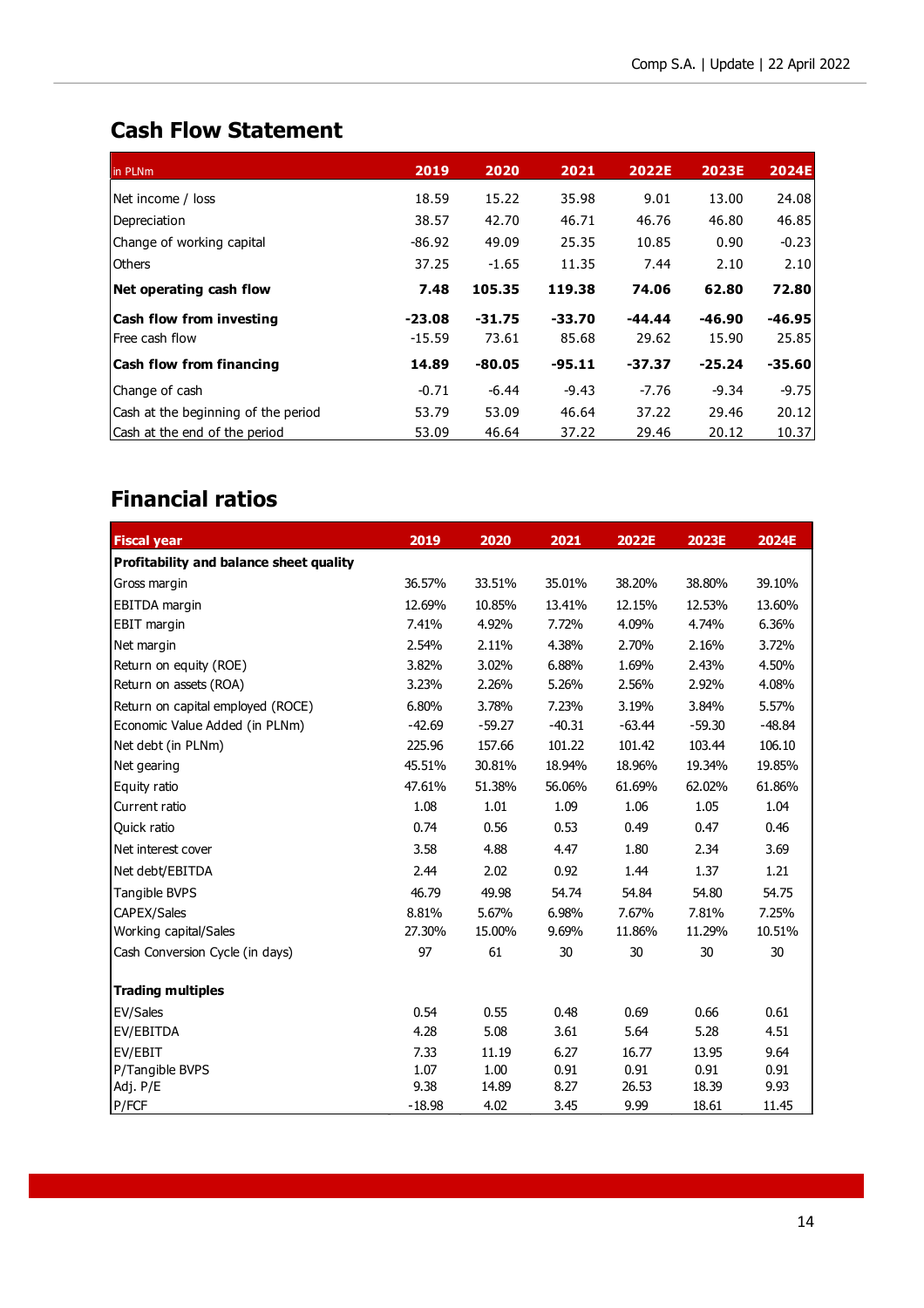### **Disclaimer**

This document (prepared on 21 April 2022) does neither constitute an offer nor a request to buy or sell any securities. It only serves informational purposes. This document only contains a non-binding opinion on the mentioned securities and market conditions at the time of its publication. Due to the general character of its content this document does not replace investment advice. Moreover, in contrast to especially approved prospectuses, it does not provide information, which is necessary for taking investment decisions.

All information, which have been used in this document, and the statements that have been made, are based on sources, which we think are reliable. However, we do not guarantee their correctness or completeness. The expressions of opinion, which it contains, show the author's personal view at a given moment. These opinions can be changed at any time and without further notice.

A liability of the analyst or of the institution, which has mandated him, should be excluded from both direct and indirect damages.

This confidential study has only been made available to a limited number of recipients. A disclosure or distribution to third-parties is only allowed with East Value Research' approval. All valid capital market rules, which relate to the preparation, content as well as distribution of research in different countries, should be applied and respected by both the supplier and recipient.

Distribution in the United Kingdom: In the UK this document shall only be distributed to persons who are described in Section 11 (3) of the Financial Services Act 1986 (Investment Advertisements) (Exemptions) Order 1996 (as amended). This research may not be distributed and forwarded directly or indirectly to any other group of individuals. The distribution of this document in other international jurisdictions may be restricted by law and individuals who possess this study should inform themselves about any existing restrictions and comply with them.

Neither this document nor any copy of it may be taken or sent to the United States of America, Canada, Japan or Australia or distributed, directly or indirectly, in the United States of America, Canada, Japan or Australia or to any resident thereof. Any failure to comply with these restrictions may constitute a violation of United States, Canadian, Japanese or Australian securities laws or the law of any other jurisdiction.

Declaration according to § 34b WpHG and FinAnV on potential conflicts of interest (As of July 24, 2013): East Value Research has been commissioned to prepare this report by Comp S.A..